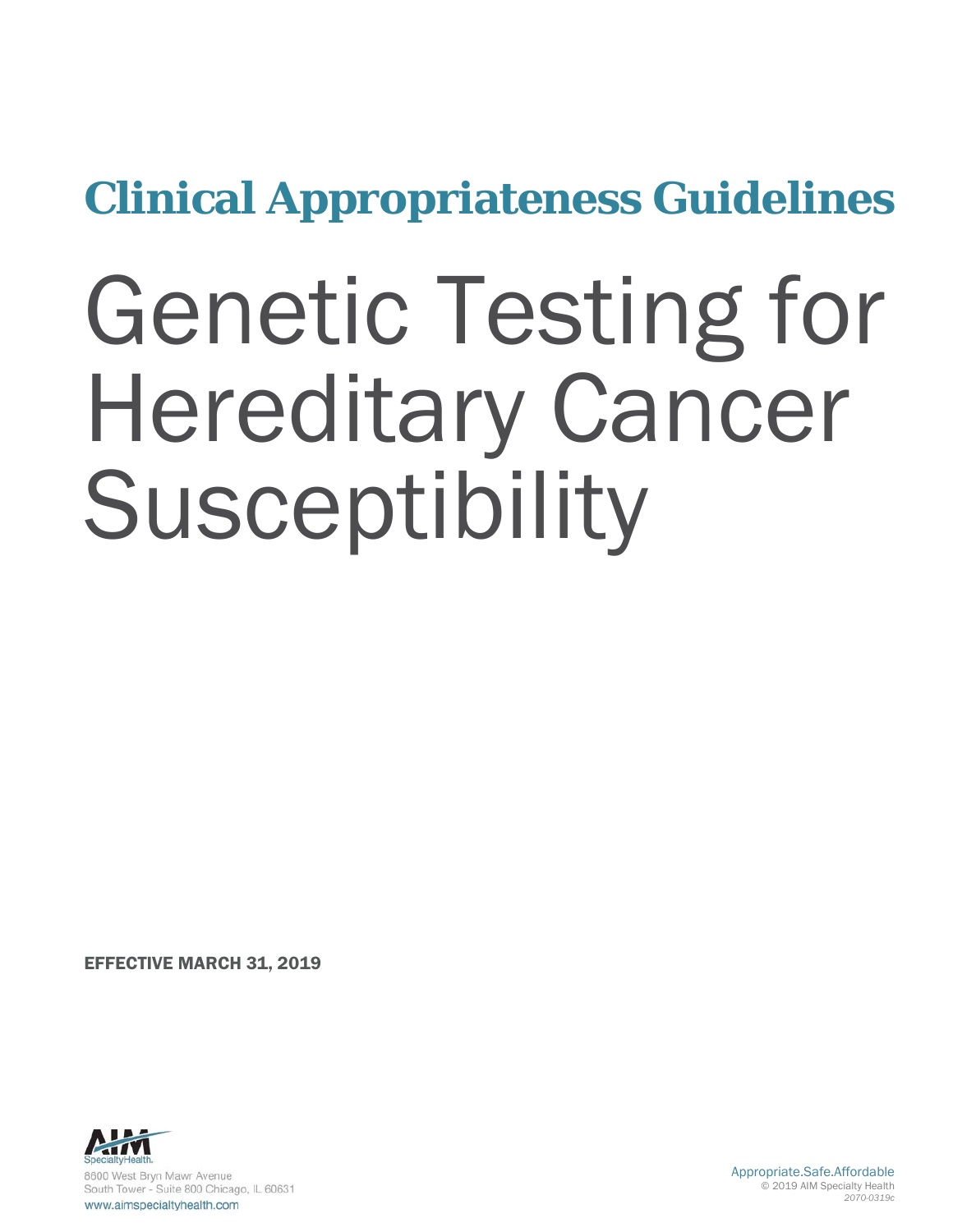#### **Table of Contents**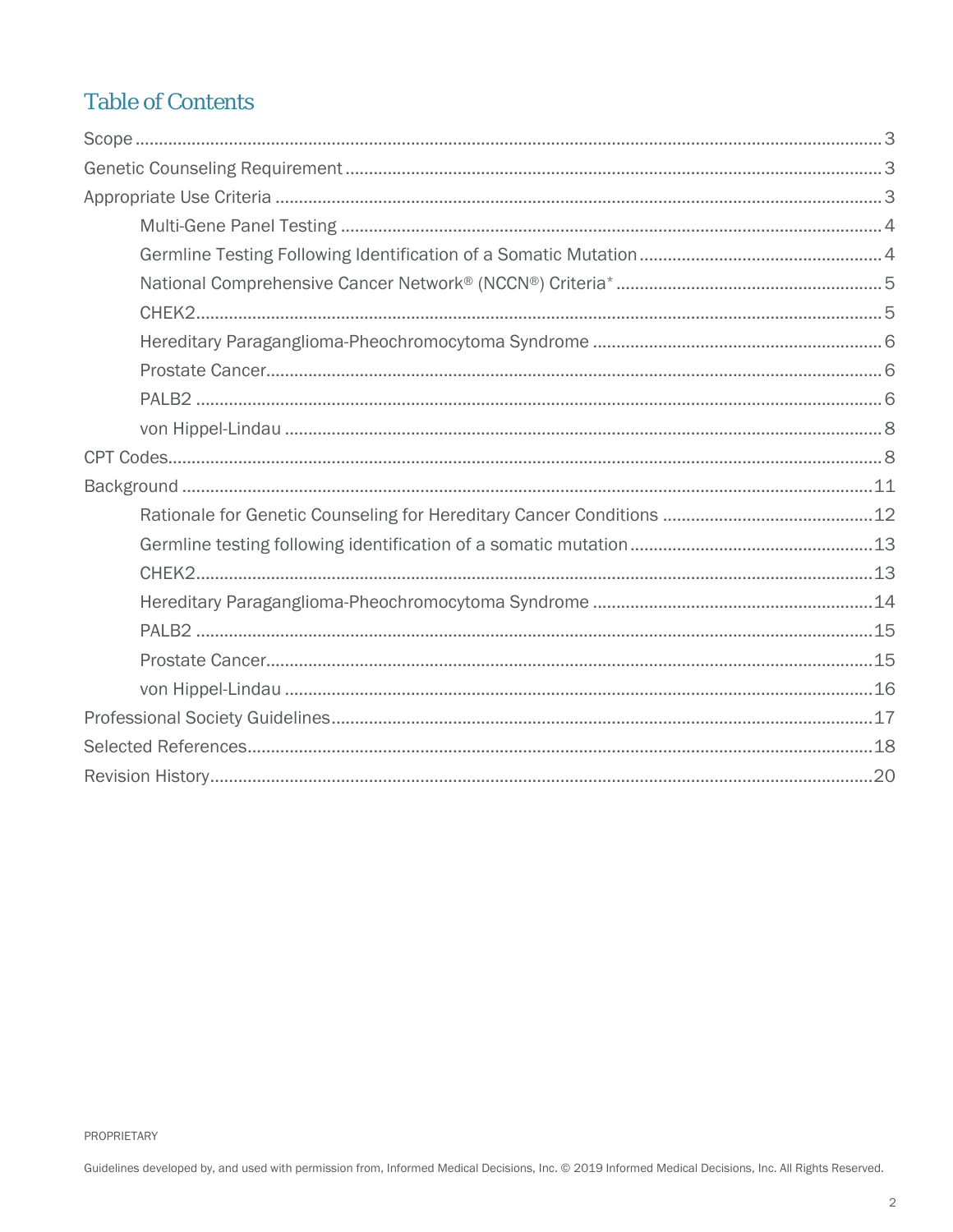# <span id="page-2-0"></span>Scope

This document addresses germline genetic testing for hereditary cancer predisposition syndromes. It does not address somatic tumor testing (see Clinical Appropriateness Guidelines for Molecular Testing of Solid and Hematologic Tumors and Malignancies). All tests listed in these guidelines may not require prior authorization; please refer to health plan.

# <span id="page-2-1"></span>Genetic Counseling Requirement

#### Genetic testing included in these guidelines is covered when:

- 1. The patient meets coverage criteria outlined in the guidelines
- 2. A recommendation for genetic testing has been made by one of the following:
	- An independent board-certified or board-eligible medical geneticist not employed by a commercial genetic testing laboratory\*
	- An American Board of Medical Genetics or American Board of Genetic Counseling-certified genetic counselor not employed by a commercial genetic testing laboratory\*
	- A genetic nurse credentialed as either a Genetic Clinical Nurse (GCN) or an Advanced Practice Nurse in Genetics (APGN) by either the Genetic Nursing Credentialing Commission (GNCC) or the American Nurses Credentialing Center (ANCC) who is not employed by a commercial genetic testing laboratory\*

Who:

- Has evaluated the individual and performed pre-test genetic counseling
- Has completed a three-generation pedigree
- Intends to engage in post-test follow-up counseling

*\*A physician, genetic counselor or genetic nurse employed by a laboratory that operates within an integrated, comprehensive healthcare delivery system is not considered to be an employee of a commercial genetic testing laboratory for the purpose of these guidelines.*

### Appropriate Use Criteria

Genetic testing for hereditary cancer susceptibility, when the condition is not listed below, is medically necessary when all of the following criteria are met:

- Genetic testing results will impact medical management
- National Comprehensive Cancer Network® (NCCN®) Clinical Practice Guidelines in Oncology (NCCN Guidelines®) include category 1 or 2A, and/or other published management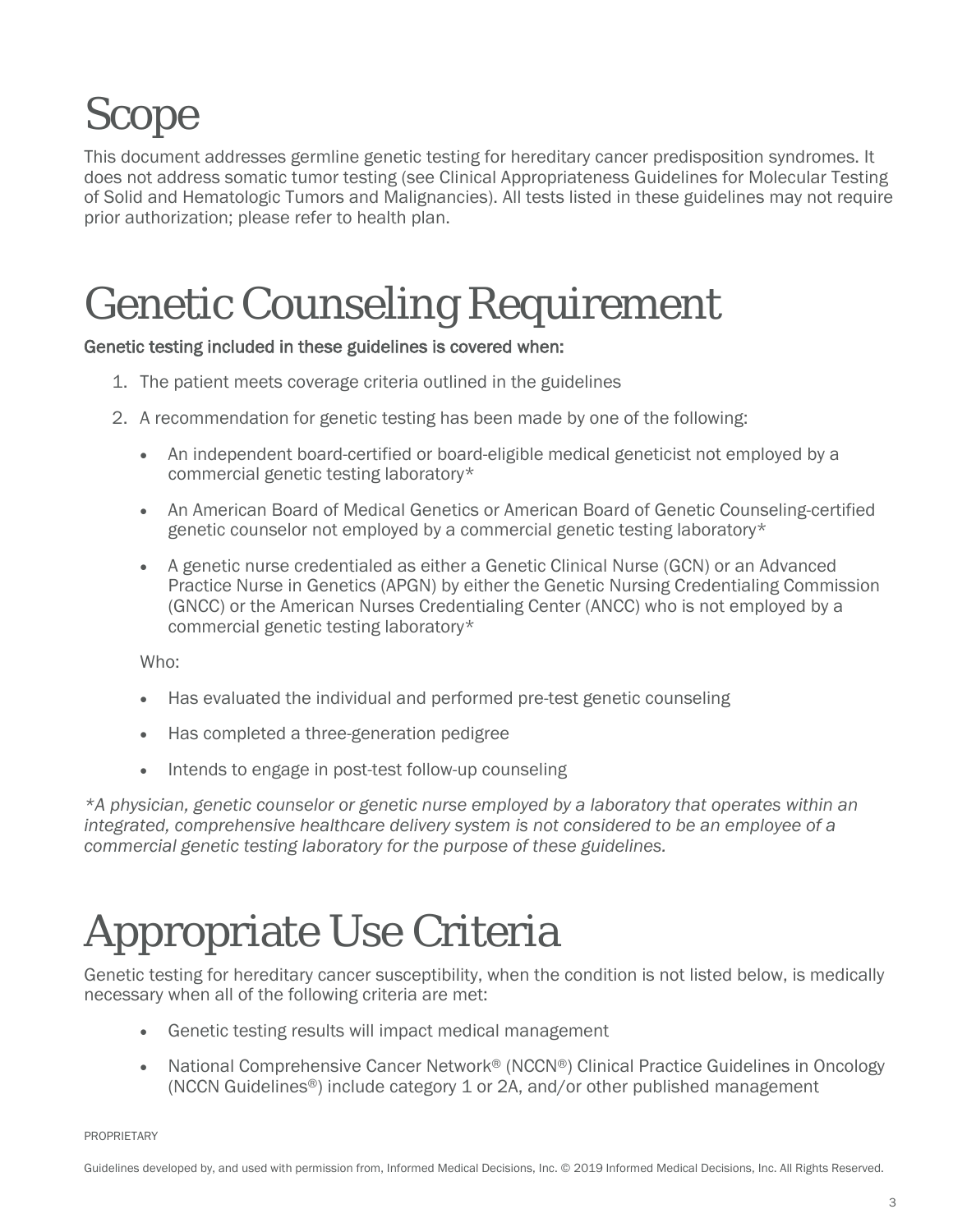recommendations for an individual who tests positive for the condition/syndrome-specific genes for which testing is being requested

- The individual is the most appropriate person to test or the most appropriate family member is unavailable for testing
- At least one of the following:
	- Individual or unavailable affected family member meets specific testing criteria for at least one of the syndromes listed below
	- Personal and/or family history is consistent with the hereditary cancer syndrome being tested for when that syndrome is not specifically addressed in these guidelines
- Testing method is as targeted as possible (e.g. single gene, known familial mutation, etc.)

Single-site testing of familial variants of uncertain significance is not medically necessary.

#### <span id="page-3-0"></span>Multi-Gene Panel Testing

Multi-gene panel testing for the hereditary cancer susceptibility syndromes described in these guidelines is medically necessary when all of the following criteria are met:

- Genetic testing results will impact medical management
- Individual meets genetic testing criteria for BRCA1/2 and one other syndrome, or individual meets criteria for three hereditary cancer susceptibility syndromes
- All genes in the panel are relevant to the personal and family history for the individual being tested
- There are NCCN Guidelines<sup>®</sup> category 1 or 2A, and/or other published management recommendations for all genes included in the panel

#### <span id="page-3-1"></span>Germline Testing Following Identification of a Somatic Mutation

Germline testing, after a somatic mutation is identified through the evaluation of solid or hematologic malignancy, is medically necessary when all of the following have been met:

- The mutation is pathogenic or likely pathogenic
- There are NCCN Guidelines<sup>®</sup> category 1 or 2A and/or other published management recommendations specific to mutations in the requested gene
- The mutation is not in one of the genes described below

For mutations in genes in which somatic mutations are common but corresponding germline mutations are rare (i.e. TP53, PTEN, STK11, and APC), testing is considered medically necessary when the first two above criteria and ANY of the following additional criteria are met:

- Individual meets established testing criteria for the associated hereditary cancer syndrome
- The mutation identified has a high rate of germline incidence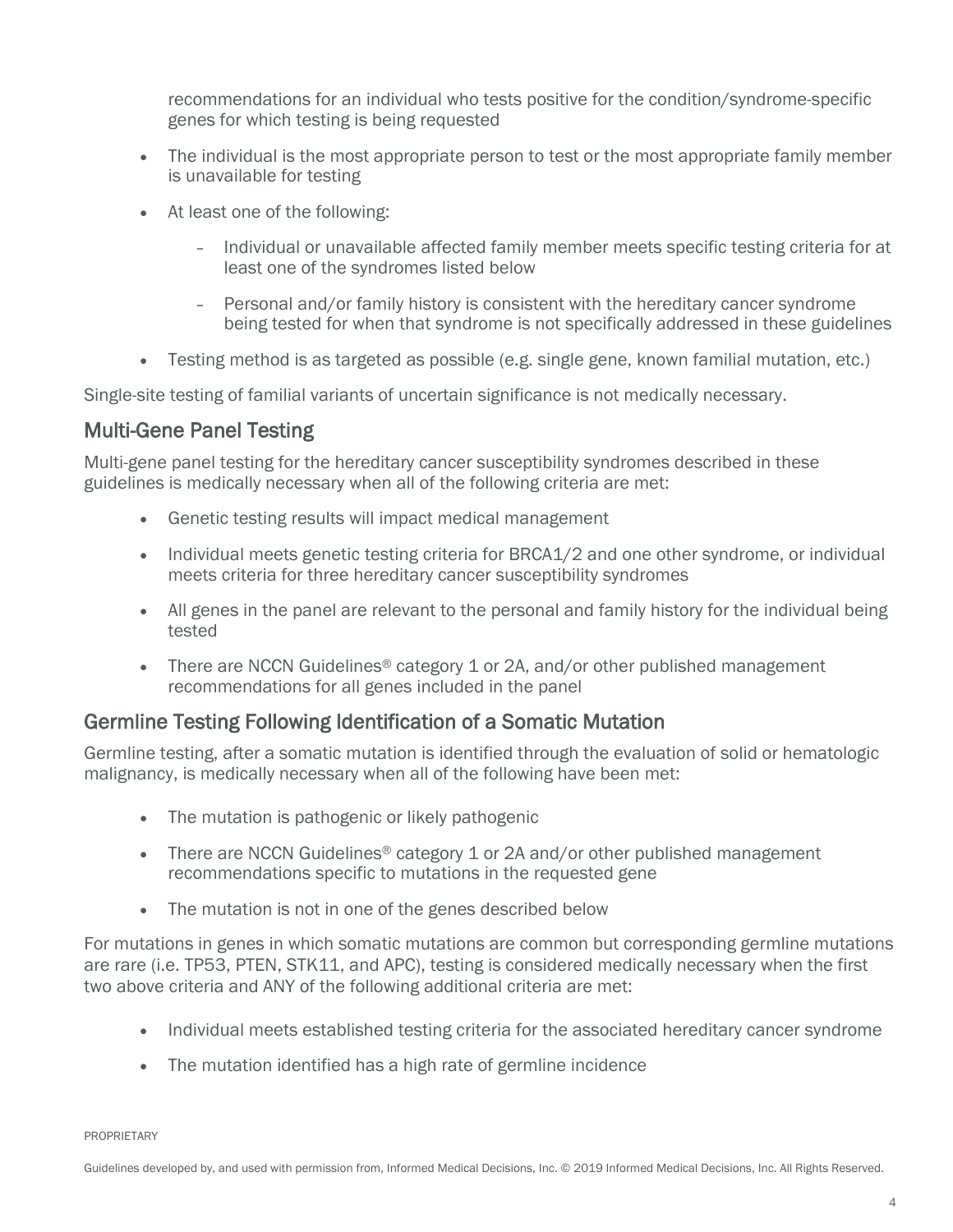• There is high clinical suspicion based on patient or family history or pathogenic/likely pathogenic allele frequency in tumor sample

#### <span id="page-4-0"></span>National Comprehensive Cancer Network® (NCCN®) Criteria\*

Genetic testing for the following syndromes is medically necessary when an individual meets the testing criteria outlined in the relevant NCCN® Clinical Practice Guidelines in Oncology (NCCN Guideline®) , (Gastric Cancer, v2.2018; Genetic/Familial High-Risk Assessment: Colorectal, v1.2018; Genetic/Familial High-Risk Assessment: Breast and Ovarian, v2.2019; Prostate v4.2018; Neuroendocrine Tumors, v2.2018):

• Lynch syndrome: MLH1, MSH2, MSH6, PMS2, EPCAM

Cancers considered to be Lynch syndrome related cancers for purposes of evaluating criteria below are: colorectal, endometrial, keratoacanthoma, stomach, ovarian, small bowel, ureter or renal pelvis, sebaceous adenoma or carcinoma, hepatobiliary, pancreas, brain cancer.

- Familial adenomatous polyposis (FAP)/Attenuated familial adenomatous polyposis (AFAP): APC
- MYH-associated polyposis: MYH
- Hereditary breast and ovarian cancer syndrome: BRCA1, BRCA2
- Cancers considered to be related to hereditary breast and ovarian cancer syndromes for the purposes of evaluating criteria also include pancreatic and prostate cancer
- Juvenile polyposis syndrome: BMPR1A, SMAD4
- Peutz-Jeghers syndrome: STK11
- Cowden syndrome/PTEN Hamartoma tumor syndrome: PTEN
- Li Fraumeni syndrome: TP53
- Multiple endocrine neoplasia type 1: MEN1
- Multiple endocrine neoplasia type 2: MEN types 2A and 2B, RET
- Diffuse gastric cancer: CDH1

#### <span id="page-4-1"></span>CHEK2

CHEK2 genetic testing is medically necessary when the individual meets general criteria for hereditary cancer genetic testing (as above) and one of the following criteria are met:

- Personal history of female breast cancer diagnosed ≤45
- Personal history of female breast cancer diagnosed at or under age 50 with one of the following:
	- Additional primary breast cancer at any age
	- One first or second degree relative (male or female) with breast cancer at any age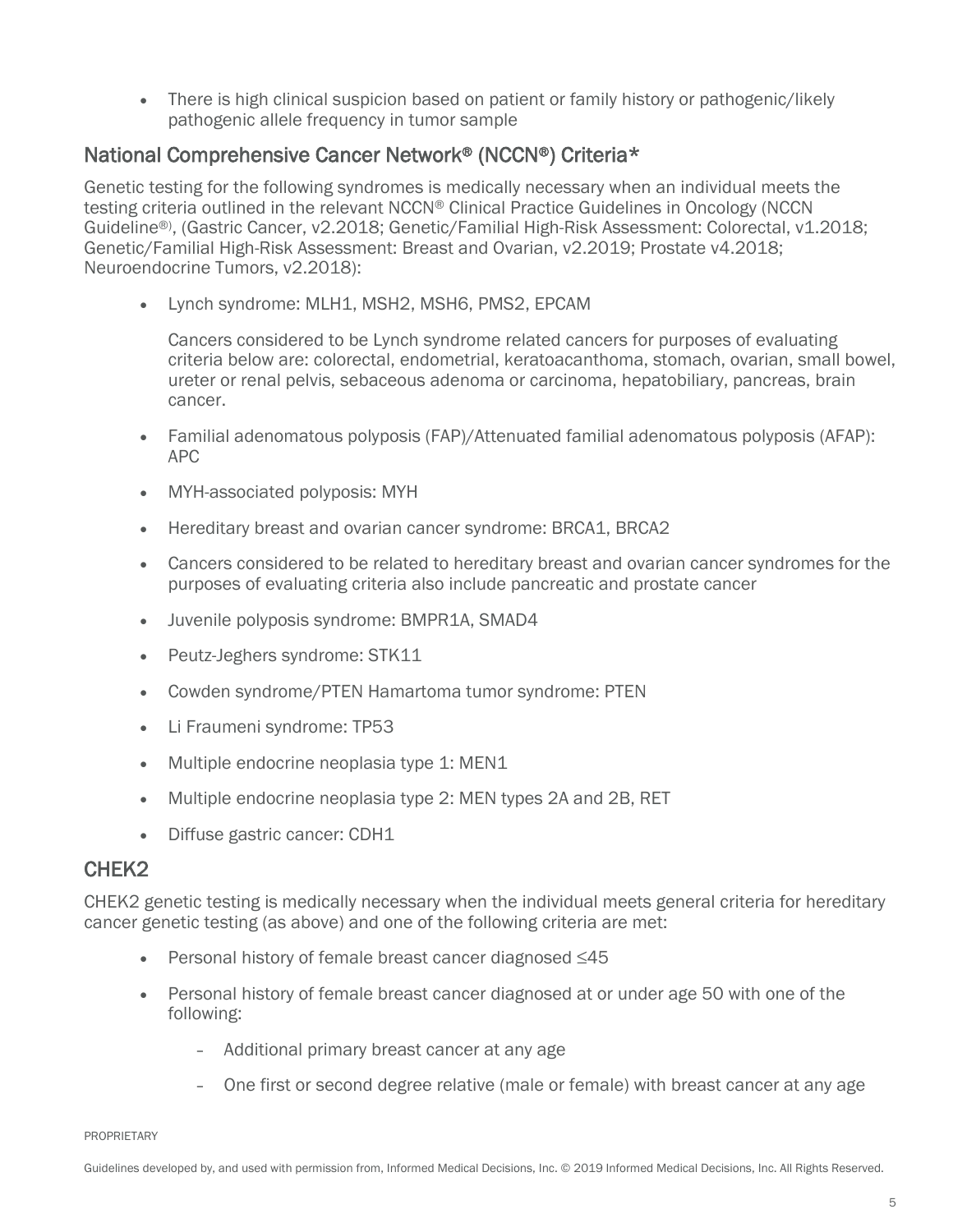- An unknown or limited family history, defined as fewer than two first or second degree female relatives in either lineage surviving beyond 60
- Personal history of female breast cancer diagnosed at any age with one of the following:
	- One first or second degree blood relative with breast cancer ≤50 or male breast cancer at any age
	- Two first or second degree blood relatives on the same side of the family with breast cancer at any age
- Personal history of male breast cancer at any age with at least 1 first or second degree relative with breast cancer at any age
- Family history includes either of the following:
	- Individual has a first or second degree blood relative who meets any of the above CHEK2 criteria
	- At risk individual from a family with a known familial CHEK2 mutation

#### <span id="page-5-0"></span>Hereditary Paraganglioma-Pheochromocytoma Syndrome

Single gene testing or targeted gene panel is medically necessary for hereditary paragangliomapheochromocytoma (PGL/PCC) syndrome when all of the following criteria are met:

- Individual meets general criteria for hereditary cancer genetic testing (above)
- Individual with pheochromocytoma or paraganglioma
- Other syndromes and causes of PGL/PCC have been ruled out (e.g., multiple endocrine neoplasia)

Single site testing is medically necessary for those at risk for a familial deleterious mutation.

#### <span id="page-5-1"></span>Prostate Cancer

Genetic testing of BRCA1/2, ATM and PALB2 are medically necessary for individuals with localized stage III (NCCN® high-risk and very high-risk group), regional or metastatic prostate cancer.

#### <span id="page-5-2"></span>PALB2

PALB2 genetic testing is medically necessary when the individual meets general criteria for hereditary cancer genetic testing (as above) and one of the following criteria are met:

- Personal history of female breast cancer diagnosed ≤45
- Personal history of female breast cancer diagnosed at or under age 50 with at least one of the following:
	- Additional primary breast cancer at any age
	- One first or second degree blood relative with
		- Pancreatic cancer, or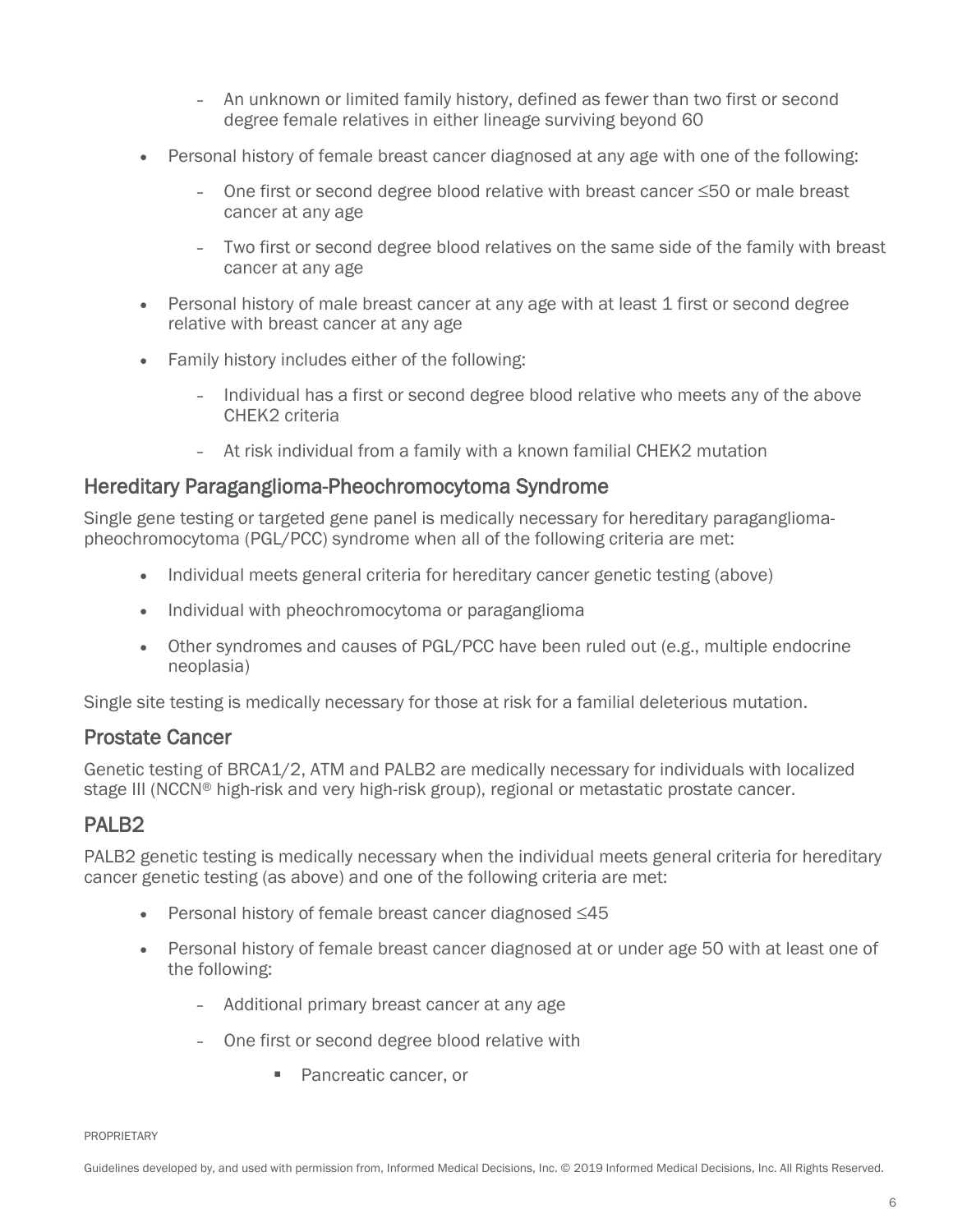- Breast cancer at  $\leq$ 50, or
- Male breast cancer, or
- Two primary breast cancers at any age
- Two first or second degree blood relatives on the same side of the family with breast cancer at any age
- An unknown or limited family history (i.e., fewer than two first or second degree female blood relatives in either lineage surviving beyond age 60 years)
- Personal history of female breast cancer diagnosed with two primary breast cancers with one of the following:
	- One first or second degree blood relative with
		- **Pancreatic cancer, or**
		- **Male breast cancer, or**
		- Breast cancer at <50, or
		- **Two primary breast cancers**
	- Two first or second degree blood relatives on the same side of the family with breast cancer at any age
- Personal history of female breast cancer diagnosed at any age with at least one of the following:
	- Two first or second degree blood relatives on the same side of the family with at least one of the following:
		- Breast cancer at any age (male or female), or
		- **Two primary breast cancers, or**
		- **Pancreatic cancer**
	- Three first or second degree blood relatives with pancreatic cancer or breast cancer at any age
- Personal history of male breast cancer at any age with at least one of the following:
	- One first or second degree blood relative with
		- **Pancreatic cancer, or**
		- Male breast cancer, or
		- Breast cancer ≤50, or
		- **Two primary breast cancers at any age**
	- Two first or second degree blood relatives on the same side of the family with breast cancer at any age
- Personal history of pancreatic cancer with at least one of the following: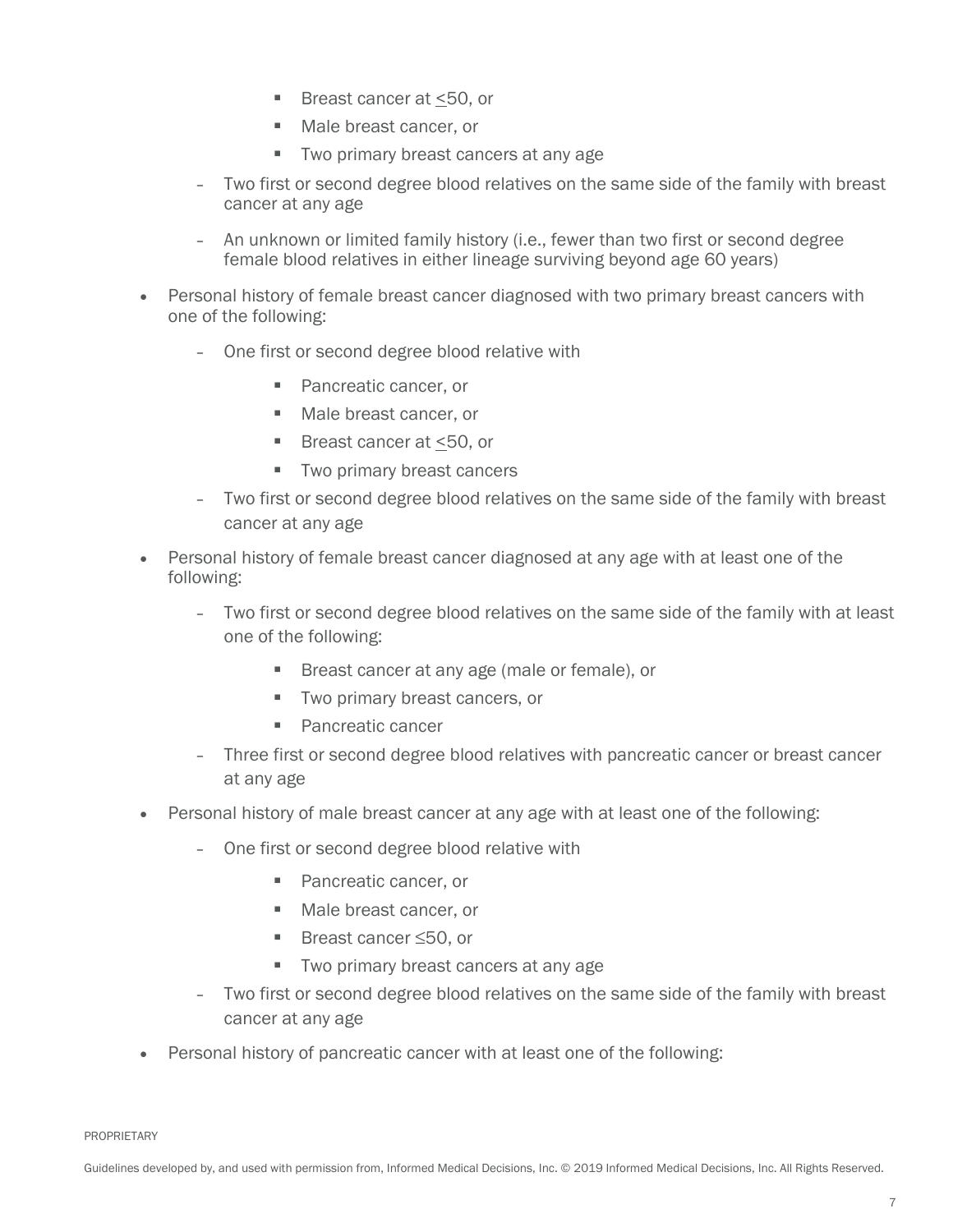- One first or second degree blood relative with
	- **Male breast cancer, or**
	- Breast cancer at ≤50, or
	- **Two primary breast cancers**
- Two first or second degree blood relatives on the same side of the family with breast or pancreatic cancer at any age
- Two first or second degree blood relatives with pancreatic cancer at any age
- Family history includes one of the following:
	- Individual has a first or second degree blood relative who meets any of the above PALB2 criteria
	- At risk individual from a family with a known familial PALB2 mutation

#### <span id="page-7-0"></span>von Hippel-Lindau

VHL genetic testing is medically necessary for von Hippel-Lindau (VHL) syndrome when an individual meets general criteria for hereditary cancer genetic testing (above) and any one of the following indications:

- At risk individual from a family with a known familial VHL mutation
- Retinal angioma/hemangioblastoma, especially in a young patient
- Spinal or cerebellar hemangioblastoma
- Adrenal or extra-adrenal pheochromocytoma
- Renal cell carcinoma, if the patient is under age 47 years or has a personal or family history of any other tumor typical of VHL
- Multiple renal and pancreatic cysts
- Neuroendocrine tumors of the pancreas
- Endolymphatic sac tumors
- Multiple papillary cystadenomas of the epididymis or broad ligament

### <span id="page-7-1"></span>CPT Codes

The following codes are associated with the guidelines in this document. This list is not all inclusive.

Covered when medical necessity criteria are met:

81162 BRCA1 (BRCA1, DNA repair associated), BRCA2 (BRCA2, DNA repair associated) (eg, hereditary breast and ovarian cancer) gene analysis; full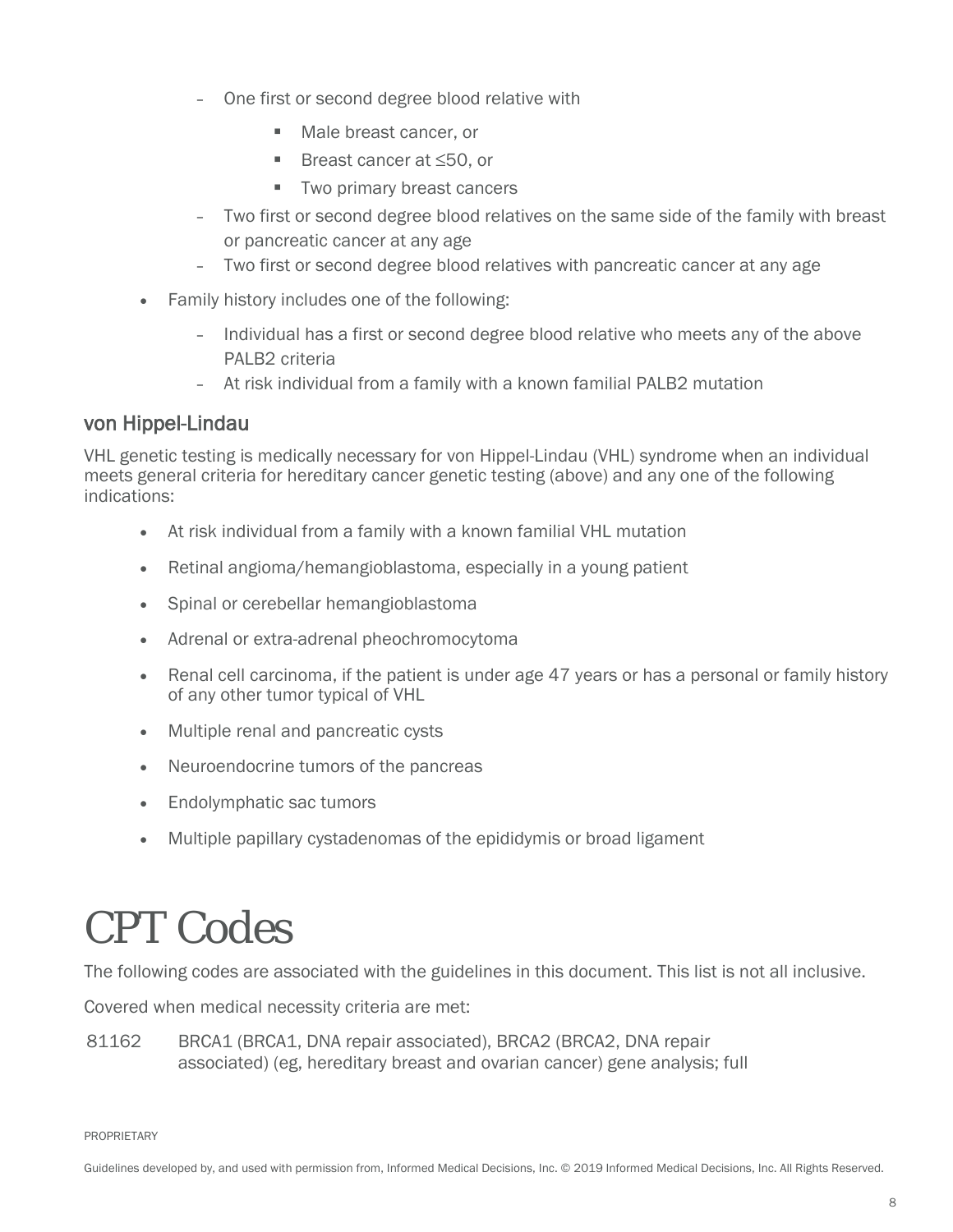sequence analysis and full duplication/deletion analysis (ie, detection of large gene rearrangements)

- 81163 BRCA1 (BRCA1, DNA repair associated), BRCA2 (BRCA2, DNA repair associated) (eg, hereditary breast and ovarian cancer) gene analysis; full sequence analysis
- 81164 BRCA1 (BRCA1, DNA repair associated), BRCA2 (BRCA2, DNA repair associated) (eg, hereditary breast and ovarian cancer) gene analysis; full duplication/deletion analysis (ie, detection of large gene rearrangements)
- 81165 BRCA1 (BRCA1, DNA repair associated) (eg, hereditary breast and ovarian cancer) gene analysis; full sequence analysis
- 81166 BRCA1 (BRCA1, DNA repair associated) (eg, hereditary breast and ovarian cancer) gene analysis; full duplication/deletion analysis (ie, detection of large gene rearrangements)
- 81167 BRCA2 (BRCA2, DNA repair associated) (eg, hereditary breast and ovarian cancer) gene analysis; full duplication/deletion analysis (ie, detection of large gene rearrangements)
- 81201 APC (adenomatous polyposis coli) (eg, familial adenomatous polyposis [FAP], attenuated FAP) gene analysis; full gene sequence
- 81202 APC (adenomatous polyposis coli) (eg, familial adenomatous polyposis [FAP], attenuated FAP) gene analysis; known familial variants
- 81203 APC (adenomatous polyposis coli) (eg, familial adenomatous polyposis [FAP], attenuated FAP) gene analysis; duplication/deletion variants
- 81212 BRCA1 (BRCA1, DNA repair associated), BRCA2 (BRCA2, DNA repair associated) (eg, hereditary breast and ovarian cancer) gene analysis; 185delAG, 5385insC, 6174delT variants
- 81215 BRCA1 (BRCA1, DNA repair associated) (eg, hereditary breast and ovarian cancer) gene analysis; known familial variant
- 81216 BRCA2 (BRCA2, DNA repair associated) (eg, hereditary breast and ovarian cancer) gene analysis; full sequence analysis
- 81217 BRCA2 (BRCA2, DNA repair associated) (eg, hereditary breast and ovarian cancer) gene analysis; known familial variant
- 81288 MLH1 (mutL homolog 1, colon cancer, nonpolyposis type 2) (eg, hereditary non-polyposis colorectal cancer, Lynch syndrome) gene analysis; promoter methylation analysis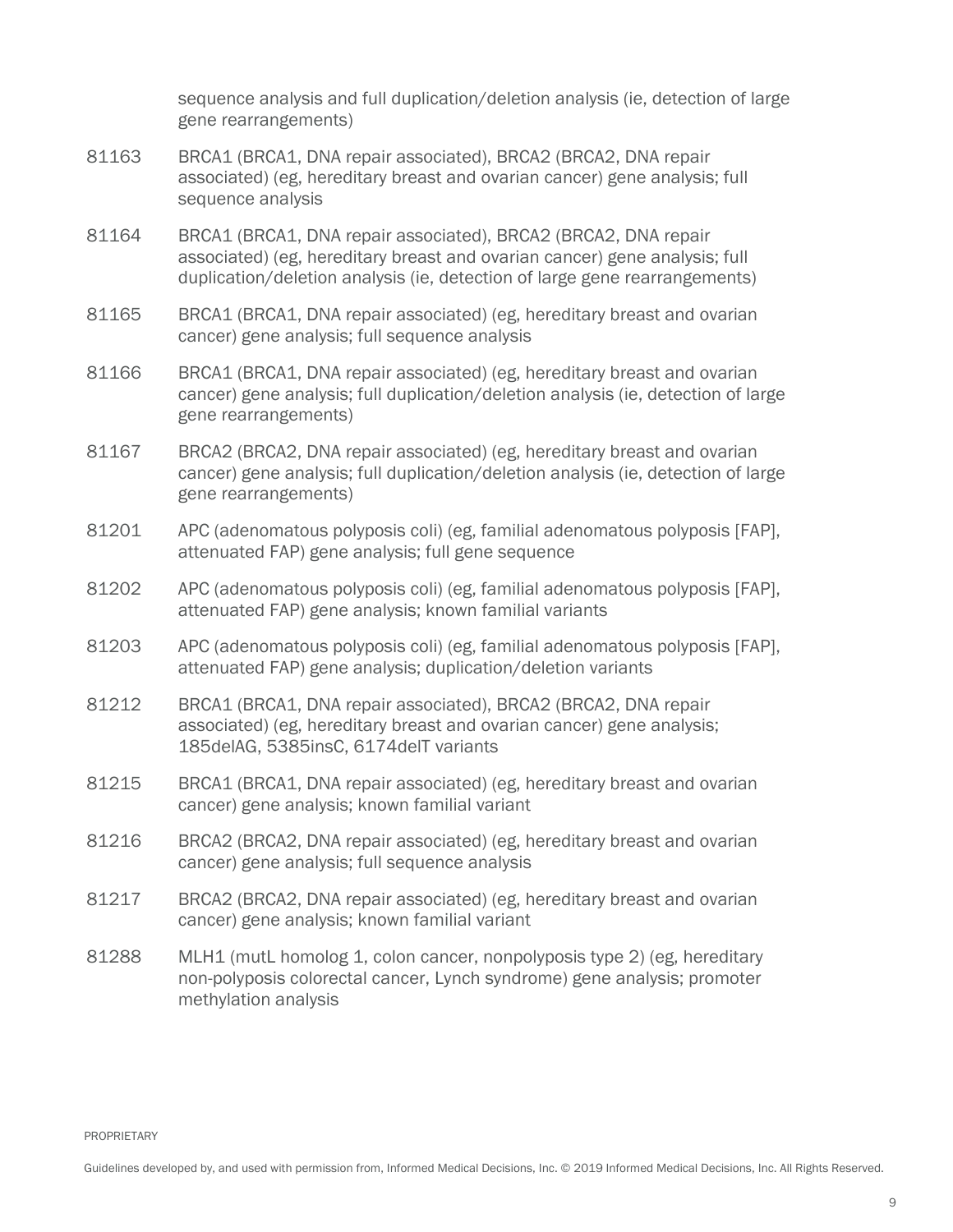- 81292 MLH1 (mutL homolog 1, colon cancer, nonpolyposis type 2) (eg, hereditary non-polyposis colorectal cancer, Lynch syndrome) gene analysis; full sequence analysis
- 81293 MLH1 (mutL homolog 1, colon cancer, nonpolyposis type 2) (eg, hereditary non-polyposis colorectal cancer, Lynch syndrome) gene analysis; known familial variants
- 81294 MLH1 (mutL homolog 1, colon cancer, nonpolyposis type 2) (eg, hereditary non-polyposis colorectal cancer, Lynch syndrome) gene analysis; duplication/deletion variants
- 81295 MSH2 (mutS homolog 2, colon cancer, nonpolyposis type 1) (eg, hereditary non-polyposis colorectal cancer, Lynch syndrome) gene analysis; full sequence analysis
- 81296 MSH2 (mutS homolog 2, colon cancer, nonpolyposis type 1) (eg, hereditary non-polyposis colorectal cancer, Lynch syndrome) gene analysis; known familial variants
- 81297 MSH2 (mutS homolog 2, colon cancer, nonpolyposis type 1) (eg, hereditary non-polyposis colorectal cancer, Lynch syndrome) gene analysis; duplication/deletion variants
- 81298 MSH6 (mutS homolog 6 [E. coli]) (eg, hereditary non-polyposis colorectal cancer, Lynch syndrome) gene analysis; full sequence analysis
- 81299 MSH6 (mutS homolog 6 [E. coli]) (eg, hereditary non-polyposis colorectal cancer, Lynch syndrome) gene analysis; known familial variants
- 81300 MSH6 (mutS homolog 6 [E. coli]) (eg, hereditary non-polyposis colorectal cancer, Lynch syndrome) gene analysis; duplication/deletion variants
- 81317 PMS2 (post meiotic segregation increased 2 [S. cerevisiae]) (eg, hereditary non-polyposis colorectal cancer, Lynch syndrome) gene analysis; full sequence analysis
- 81318 PMS2 (post meiotic segregation increased 2 [S. cerevisiae]) (eg, hereditary non-polyposis colorectal cancer, Lynch syndrome) gene analysis; known familial variants
- 81319 PMS2 (post meiotic segregation increased 2 [S. cerevisiae]) (eg, hereditary non-polyposis colorectal cancer, Lynch syndrome) gene analysis; duplication/deletion variants
- 81321 PTEN (phosphatase and tensin homolog) (eg, Cowden syndrome, PTEN hamartoma tumor syndrome) gene analysis; full sequence analysis
- 81322 PTEN (phosphatase and tensin homolog) (eg, Cowden syndrome, PTEN hamartoma tumor syndrome) gene analysis; known familial variant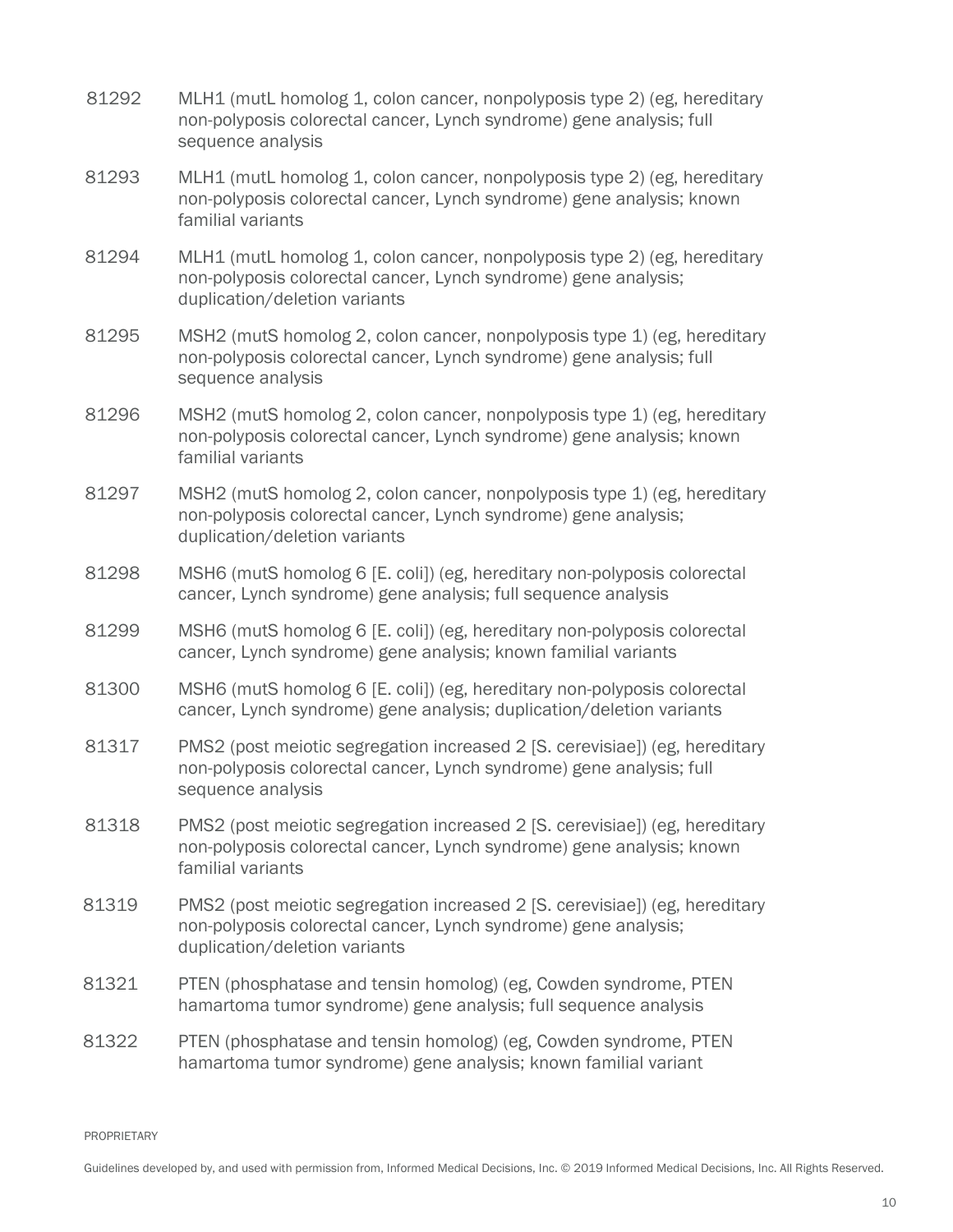- 81323 PTEN (phosphatase and tensin homolog) (eg, Cowden syndrome, PTEN hamartoma tumor syndrome) gene analysis; duplication/deletion variant
- 81432 Hereditary breast cancer-related disorders (eg, hereditary breast cancer, hereditary ovarian cancer, hereditary endometrial cancer); genomic sequence analysis panel, must include sequencing of at least 10 genes, always including BRCA1, BRCA2, CDH1, MLH1, MSH2, MSH6, PALB2, PTEN, STK11, and TP53
- 81433 Hereditary breast cancer-related disorders (eg, hereditary breast cancer, hereditary ovarian cancer, hereditary endometrial cancer); duplication/deletion analysis panel, must include analyses for BRCA1, BRCA2, MLH1, MSH2, and STK11
- 81435 Hereditary colon cancer syndromes (eg, Lynch syndrome, familial adenomatous polyposis); genomic sequence analysis panel, must include analysis of at least 7 genes, including APC, CHEK2, MLH1, MSH2, MSH6, MUTYH, and PMS2
- 81436 Hereditary colon cancer syndromes (eg, Lynch syndrome, familial adenomatous polyposis); duplication/deletion gene analysis panel, must include analysis of at least 8 genes, including APC, MLH1, MSH2, MSH6, PMS2, EPCAM, CHEK2, and MUTYH
- 81437 Hereditary neuroendocrine tumor disorders (eg, medullary thyroid carcinoma, parathyroid carcinoma, malignant pheochromocytoma or paraganglioma); genomic sequence analysis panel, must include sequencing of at least 6 genes, including MAX, SDHB, SDHC, SDHD, TMEM127, and VHL
- 81438 Hereditary neuroendocrine tumor disorders (eg, medullary thyroid carcinoma, parathyroid carcinoma, malignant pheochromocytoma or paraganglioma); duplication/deletion analysis panel, must include analyses for SDHB, SDHC, SDHD, and VHL

# <span id="page-10-0"></span>Background

Cancer is the result of genetic alterations that often result in the deregulation of pathways that are important for various cellular functions including growth, cell cycle progression, and apoptosis (programmed cell death), among others. While most genetic mutations identified within a tumor are acquired, there are several cancer predisposition syndromes caused by inherited germline mutations. Many of these, such as Hereditary Breast and Ovarian Cancer Syndrome associated with BRCA1 and BRCA2, are well-described with consensus recommendations for genetic testing and management. Others, however, have been recently identified and testing criteria and management recommendations are not well established.

*See relevant NCCN* Guidelines® *for background related to Lynch syndrome, Familial adenomatous polyposis (FAP)/Attenuated familial adenomatous polyposis (AFAP), MYH-associated polyposis,*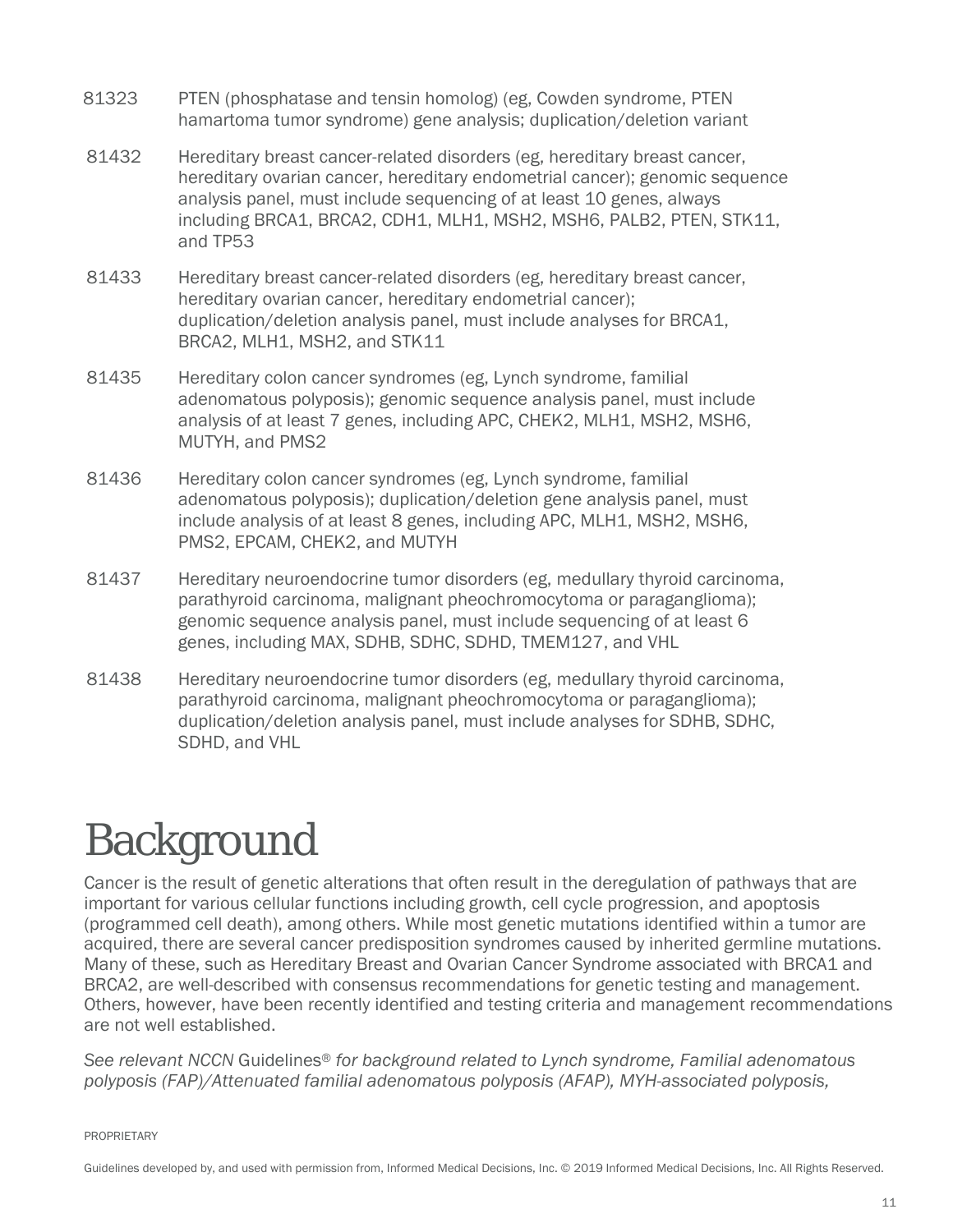*Hereditary breast and ovarian cancer syndrome, Juvenile polyposis syndrome, Peutz-Jeghers syndrome, Cowden syndrome/PTEN Hamartoma tumor syndrome, Li Fraumeni syndrome, Multiple endocrine neoplasia type 1 (MEN1), Multiple endocrine neoplasia type 2 (MEN2A and 2B), and Diffuse gastric cancer.*

#### <span id="page-11-0"></span>Rationale for Genetic Counseling for Hereditary Cancer Conditions

Pre-test genetic counseling provides individuals seeking genetic testing the opportunity to make informed decisions about their genetic testing and subsequent medical management options. Genetic counseling combines expertise in obtaining and interpreting family history information, the ability to identify the most beneficial individual in a family to initiate testing, identification of the most appropriate testing options, experience in obtaining informed consent for testing and proficiency in genetic variant interpretation, in order to maximize the genetic testing experience for patients and their healthcare providers. The genetic counseling informed consent process also educates and empowers patients to consider the psychological, financial, employment, disability, and insurance implications of genetic testing and results (Al-Khatib et al. 2018). Patients who receive genetic counseling report increased knowledge, understanding, and satisfaction regarding their genetic testing experience (Armstrong et al. 2015; Harvey et al. 2007).

The advent of multi-gene panels and genome-scale sequencing have increased the complexity of the genetic testing landscape. Misuse of genetic testing increases the risk for adverse events and patient harm, including missed opportunities for diagnosis and disease prevention (ARUP 2011; Bellcross et al. 2011; Plon et al. 2011). Genetic information requires expert interpretation and ongoing reevaluation to ensure the most accurate interpretation is utilized to inform medical management decision making. The multitude of genetic testing options as well as the complex information revealed by genetic testing can make choosing the most appropriate test and interpretation of results difficult for non-genetics healthcare providers (Ray 2011). Involvement of a clinical genetics provider has been shown to ensure the correct test is ordered, limit result misinterpretation and allow patients to make informed, evidence-based medical decisions with their healthcare providers (Cragun et al. 2015).

Genetic counseling not only improves patient outcomes but also reduces unnecessary healthcare spending. Pre-test genetic counseling has been shown to reduce inappropriate test ordering and prevent unnecessary medical procedures and interventions that follow from inaccurate result interpretation (DHHS 2011). While genetic testing is now available for almost all clinical specialties, correct use and interpretation is necessary to prevent adverse outcomes. While genetic counseling may benefit any patient considering or undergoing genetic testing, tests that offer predictive information or have a higher chance of identifying variants of uncertain significance often carry stronger recommendations in the form of consensus guidelines and professional statements recommending genetic counseling by trained genetics professionals.

Many consensus organizations including the American Society of Clinical Oncology (ASCO)(Robson et al. 2015), the National Comprehensive Cancer Network® (NCCN®)\* the American College of Obstetricians and Gynecologists (ACOG 2017) and the U.S. Preventive Services Task Force (USPSTF)(Moyer 2014) recommend genetic counseling as an integral part of the evaluation of individuals at risk for hereditary cancer susceptibility syndromes. Additionally, the Patient Protection and Affordable Care Act (2010) has established that counseling prior to mutation testing is an established essential health benefit appropriate for individuals with breast cancer.

Per the NCCN®, cancer risk assessment and genetic counseling by a cancer genetics professional is highly recommended when genetic testing is offered (ie, pre-test counseling) and after results are disclosed (ie, post-test counseling), with assurance that the pre-test counseling includes collection of a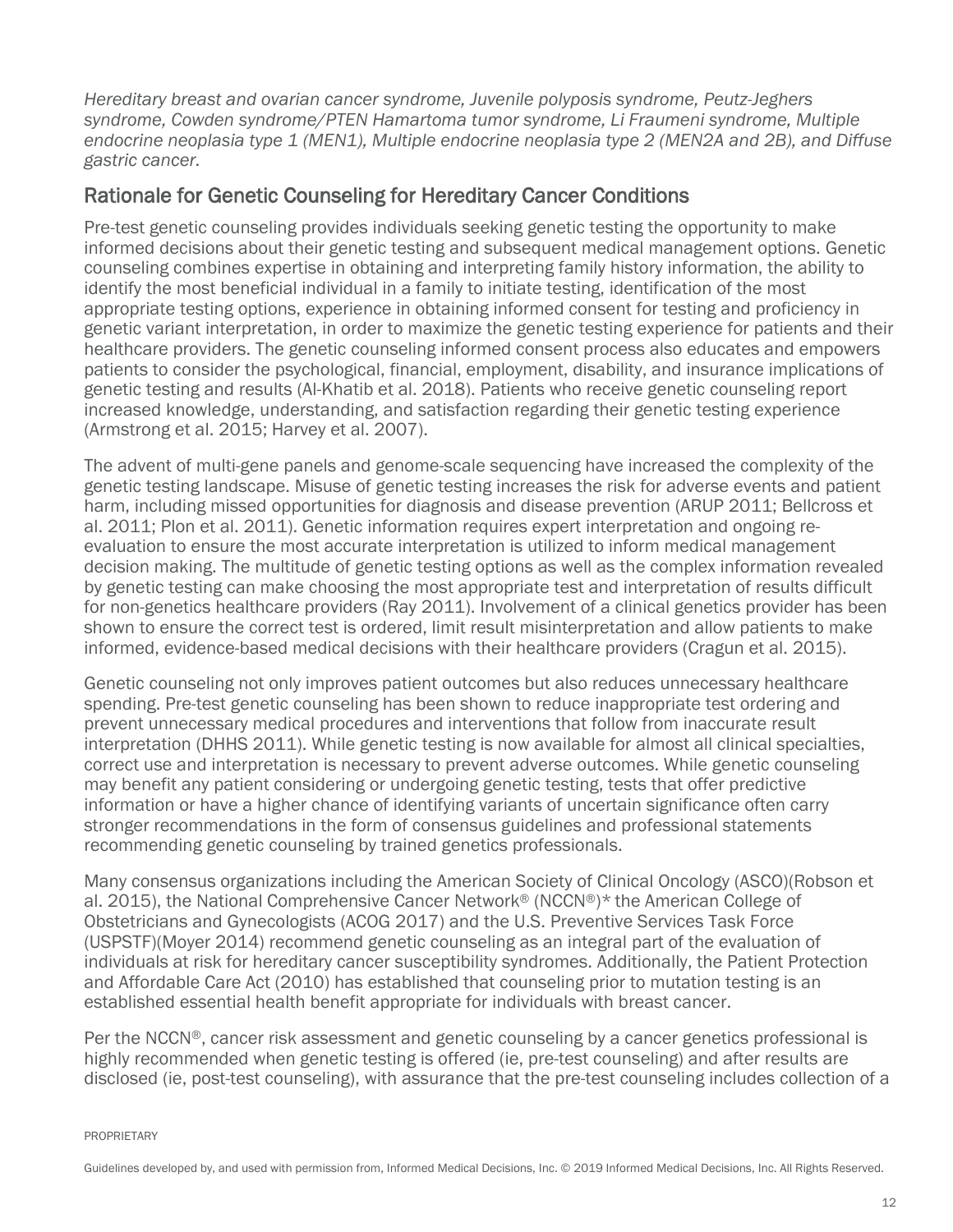comprehensive family history, evaluation of risk, full genetic differential review and education for the patient on the outcomes of testing, as well as full informed consent.

The American Society of Clinical Oncologists (ASCO) (Robson et al. 2015) additionally recognizes that multigene testing for hereditary cancer susceptibility is currently challenged by uncertainties and areas of needed study, and thus recommend that this testing is ideally handled by providers who are well educated on the complex nature of this genetic testing. Additional note is made that evidence has suggested that overinterpretation of variants identified in these panels by non-expert providers may harm patient care, such as inappropriate medical interventions and psychological stress. Thus, since 1996 ASCO has recommended that pre-test counseling for hereditary predisposition testing include at minimum; details on the purpose of testing, potential outcomes, implications for the patient and their family members, risks associated with the genes being tested, costs associated, psychological implications, risks and protections for genetic discrimination, confidentiality issues related to genetic testing, research use of samples, alternate options to testing, utility of medical surveillance and prevention, importance of sharing results with at risk relatives, follow up planning for results, rate of variants of uncertain significance, as well as contrast of high penetrance to low penetrance genes. While steps are being made to improve knowledge gaps, ASCO recognizes that the level of knowledge of genetics needed by oncologists "exceeds what most received during training." Because of the complex nature of germline genetic testing (both targeted and panel-based), and the time required for these discussions, ASCO states "it is particularly important that providers with particular experience in the assessment of inherited cancer risk be involved in the ordering and interpretation of these tests."

#### <span id="page-12-0"></span>Germline testing following identification of a somatic mutation

As tumor testing, especially broad molecular profiling becomes more common, it is expected that there will be an increase in the number of somatic mutations identified in genes associated with hereditary cancer syndromes. In most cases, this is associated with a risk that a germline mutation will be identified, but with certain cancer types and genes, the likelihood of an underlying germline mutation remains low. In addition, many types of tumors have a high rate of variation in genes associated with hereditary cancer syndromes, but unrelated to the same tumor type. An often cited example of this is the high-rate of APC mutations identified in endometrial cancer, despite the fact that germline mutations in APC are not associated with an increased risk of endometrial cancer.

Several studies have shown that the prevalence of pathogenic germline mutations among those in whom somatic mutations have been identified is high enough to consider germline testing in most actionable genes (Catenacci et al. 2015; Schrader et al. 2016). One of the largest studies to date, using the Foundation Medicine platform, predicted that mutations in high-risk cancer genes were likely pathogenic or pathogenic in 3.1 to 7% of tumor samples tested; however, the study design did not compare the tumor DNA to normal. Additionally, this study noted the rate of germline mutations varies widely by tissue type and gene (Hall 2015). It has been noted that identification of TP53, STK11, PTEN and APC in tumor tissue are less likely to be associated with germline mutations (Jain et al. 2016). For instance, TP53 mutations are identified in almost 85% of ovarian tumors (COSMIC data), but fewer than 3% of patients with apparently hereditary ovarian cancer syndromes will test positive for a TP53 mutation. Therefore, additional factors, such as clinical presentation, family history, or data obtained from variant databases regarding likelihood of a germline origin should be considered when determining medical necessity of germline testing for these actionable genes.

#### <span id="page-12-1"></span>CHEK2

Several genes have been implicated in non-BRCA1/BRCA2 hereditary breast cancer families including CHEK2. CHEK2 mutations have been identified in up to 2% of breast cancer patients with a strong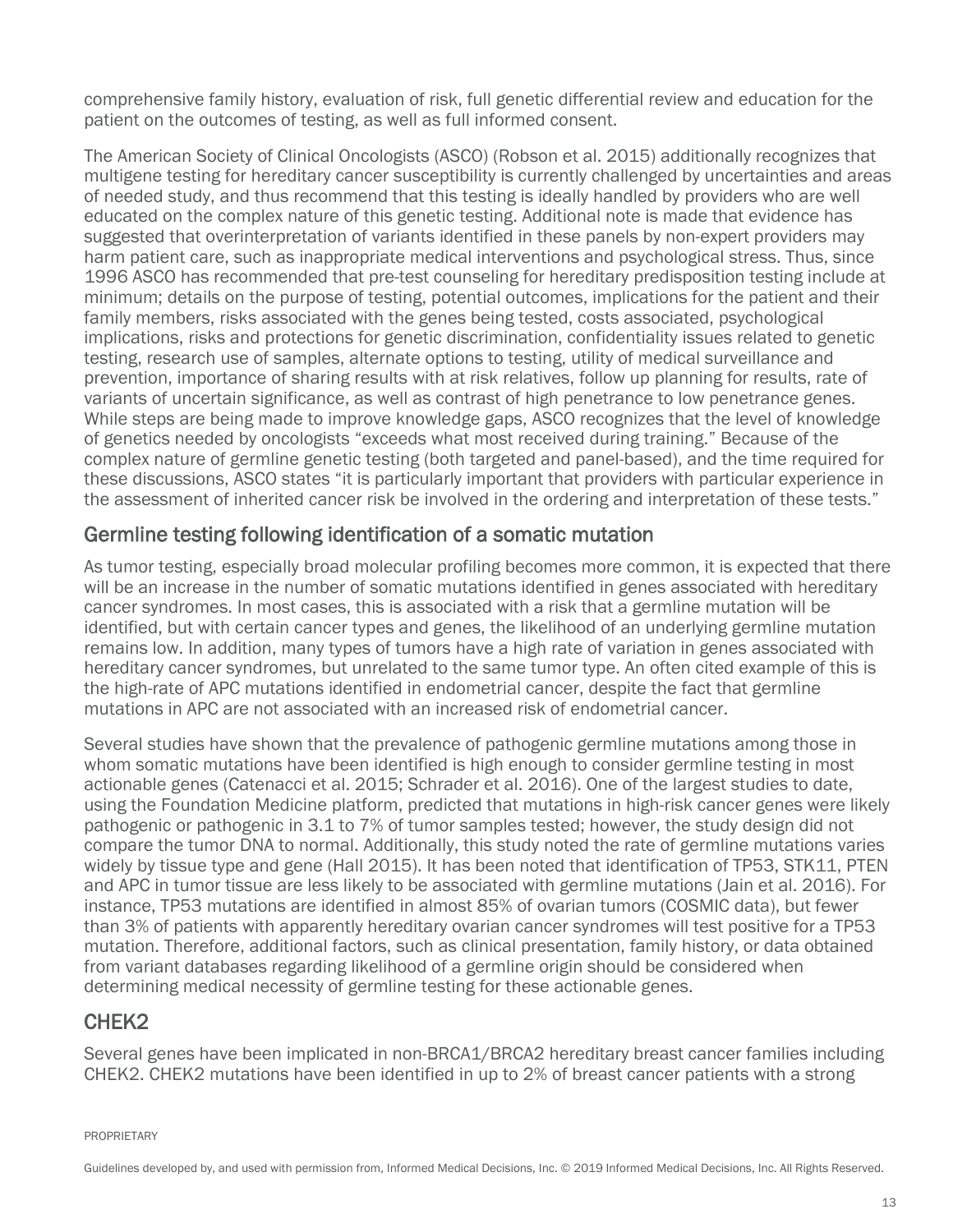family history of breast/ovarian cancer who had previously tested negative for mutations in BRCA1/BRCA2 (Li et al. 2016). The greatest breadth of research related to CHEK2 has focused on the c.1100delC variant which appears to confer an approximately two- to threefold increase in breast cancer risk in women and a tenfold increase in risk in men (CHEK2 Breast Cancer Case-Control Consortium 2004). CHEK2 mutations are associated with a relatively low breast cancer penetrance. One study estimates a cumulative risk to age 80 for the development of ER-positive invasive breast cancer of 20% and only 3% for ER-negative invasive breast cancer in female carriers of the CHEK2 1100delC variant (Schmidt et al. 2016). Some evidence suggests a stronger association among families with early-onset breast cancer than those with later-onset breast cancer. Kapoor et al. (2015) performed a retrospective review of 337 patients meeting NCCN Guidelines® for BRCA1/2 mutation testing, 25 of whom had non-BRCA mutations with CHEK2 variants accounting for 15% of the subgroup.

Breast MRI is recommended for all female CHEK2 mutation carriers (NCCN® v2.2019) due to the estimated lifetime risk of breast cancer exceeding 20%, and chemoprevention may be considered; however, NCCN<sup>®</sup> notes there is insufficient evidence for risk-reducing mastectomy. CHEK2 mutations have also been implicated in association with colorectal cancer (Ma et al. 2014), male breast cancer (Wasielewski et al. 2009), among other cancer types (Cybulski et al. 2004); however, no standard management recommendations exist for other cancer types at this time. Additionally, no standard published guidelines with testing criteria exist to guide the appropriate use of CHEK2 genetic testing.

#### <span id="page-13-0"></span>Hereditary Paraganglioma-Pheochromocytoma Syndrome

Hereditary paraganglioma-pheochromocytoma (PGL/PCC) syndromes are characterized by paragangliomas (tumors that arise from neuroendocrine tissues symmetrically distributed along the paravertebral axis from the base of the skull to the pelvis) and by pheochromocytomas (paragangliomas that are confined to the adrenal medulla). Extra-adrenal parasympathetic paragangliomas are located predominantly in the skull base, neck, and upper mediastinum; approximately 95% of such tumors are non-secretory. In contrast, sympathetic extra-adrenal paragangliomas are generally confined to the lower mediastinum, abdomen, and pelvis, and are typically secretory. Pheochromocytomas, which arise from the adrenal medulla, typically hyper secrete catecholamines.

Hereditary paraganglioma-pheochromocytoma (PGL/PCC) syndromes should be considered in all individuals with paragangliomas and/or pheochromocytomas, particularly those with tumors that are: multiple (i.e., >1 paraganglioma or pheochromocytoma), including bilateral adrenal pheochromocytoma; multifocal with multiple synchronous or metachronous tumors; recurrent; or early onset (i.e., age <45 years) (Young et al. 2011; Lenders et al. 2014).

Several genes are reported to cause Hereditary PCC/PGL syndromes, however some are more common than others. The genes most commonly associated with hereditary PCC/PGL are SDHA, SDHB, SDHC and SDHD. In addition, there are other known hereditary cancer syndromes in which pheochromocytomas may occur. Typically in adults, targeted or sequential testing can be performed, as enough symptoms are present to target genetic testing. However, in young children where a PCC or PGL is the only symptom, targeted testing may not be possible. Recent research has also indicated that those with noradrenergic tumors are at a higher risk for mutations in a wide variety of genes including MDH2 and HIF2A (Gupta 2017). In certain scenarios, testing with a targeted panel is reasonable.

Recently, germline FH mutations have been identified in a small subset of patients presenting with pheochromocytomas and paragangliomas (Castro-Vega et al. 2014; Clark et al. 2014); however, at this time there is not enough evidence to support broad FH testing for patients with PCC/PGL.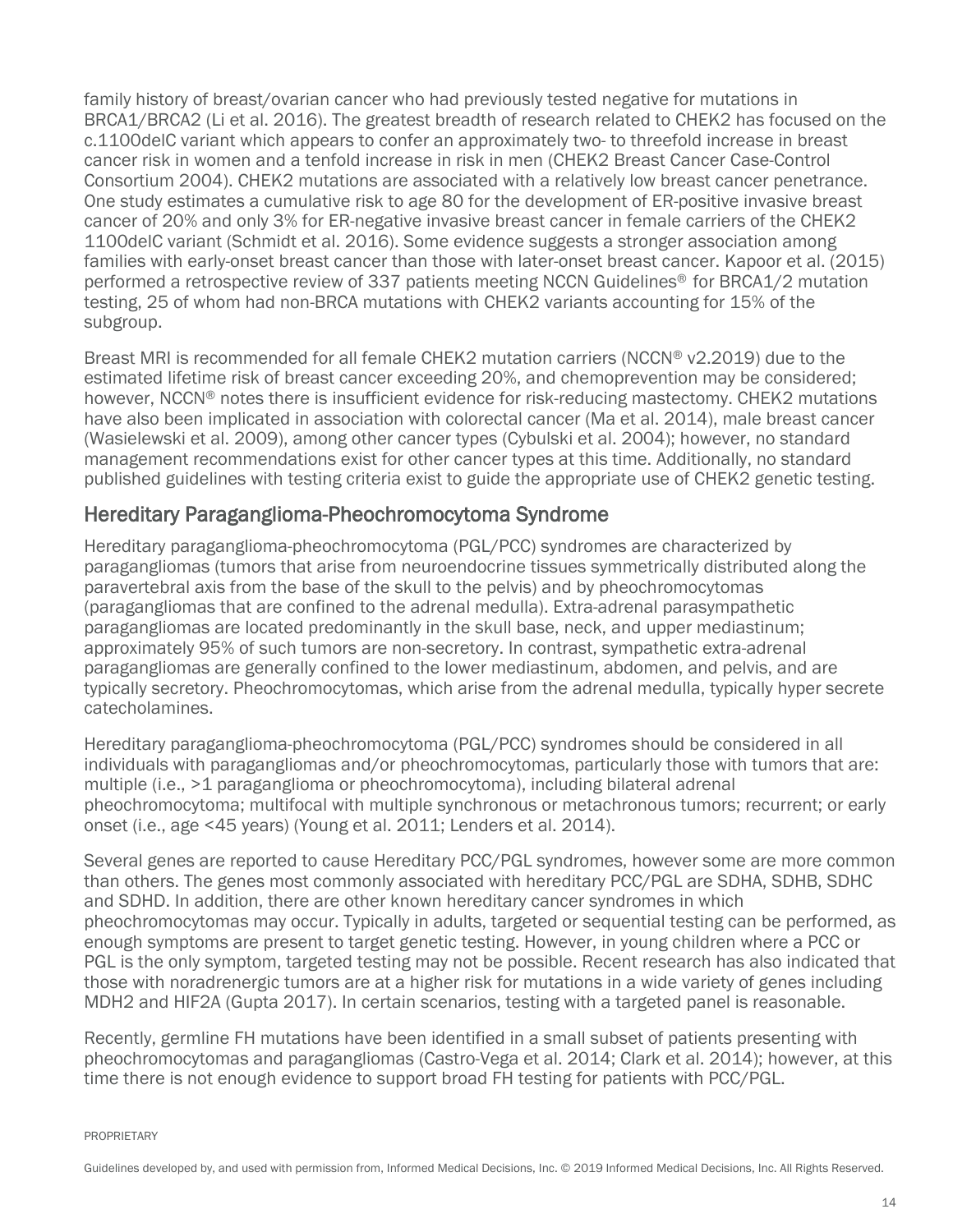#### <span id="page-14-0"></span>PAI B<sub>2</sub>

PALB2 (Partner and Localizer of BRCA2) interacts with the BRCA2 protein and is also involved in DNA repair. Homozygous mutations in PALB2 are additionally associated with Fanconi Anemia.

Among 1,144 familial breast cancer patients not selected by ancestry, 3.4% were identified to carry PALB2 mutations (Casadei et al. 2011). The cumulative breast cancer risk among women who have a germline mutation in PALB2 was previously estimated to be increased by two-fold (Tischkowitz et al. 2007). A higher breast cancer risk has been estimated for the c.1592delT Finnish founder mutation (OR3.94, 95% CI 1.5-12.1) (Erkko et al. 2013). Founder mutations have also been identified in a Polish population (c.509\_510delGA) and an Australian population (c.3113G>A) (Dansonka-Mieszkowska A et al. 2010; Teo ZL et al. 2013). A recent study by Antoniou et al. (2014) included 362 members of 154 families who had deleterious PALB2 mutations to determine age-specific breast-cancer risks for mutation carriers. The following risks were elucidated:

- The risk of breast cancer for female PALB2 mutation carriers, as compared with the general population, was eight to nine times as high among those younger than 40 years of age, six to eight times as high among those 40 to 60 years of age, and five times as high among those older than 60 years of age
- The estimated cumulative risk of breast cancer among female mutation carriers was 14% (95% confidence interval [CI], 9 to 20) by 50 years of age and 35% (95% CI, 26 to 46) by 70 years of age. Breast-cancer risk was also significantly influenced by birth cohort (P<0.001) and by other familial factors (P=0.04)
- The absolute breast-cancer risk for PALB2 female mutation carriers by 70 years of age ranged from 33% (95% CI, 25 to 44) for those with no family history of breast cancer to 58% (95% CI, 50 to 66) for those with two or more first-degree relatives with breast cancer by 50 years of age

Male breast cancer has also been observed in PALB2 mutation-positive breast cancer families (Casadei et al. 2011; Ding et al. 2011).

Large scale exome analysis of both germline and somatic alterations in cases of ovarian cancer, pancreatic cancer and melanoma have identified an increased incidence of PALB2 mutations, however, specific risks for such cancers is not yet known and the NCCN® (v2.2019) currently categorizes PALB2 as having insufficient evidence for ovarian cancer, pancreatic or melanoma intervention at this time.

#### <span id="page-14-1"></span>Prostate Cancer

Most cases of prostate cancer occur sporadically with increased risks associated with advancing age and race. However, prostate cancer may also occur as a feature of well-described hereditary cancer syndromes such as hereditary breast and ovarian cancer (HBOC) caused by a BRCA1/BRCA2 mutation, mismatch repair gene defects or in the context of concerning family clusters of prostate cancer which do not fit a well-described cancer syndrome.

These latter cases may be classified as Hereditary Prostate Cancer (HPC) or Familial Prostate Cancer (FPC). HPC is generally defined as nuclear families with 3 cases of prostate cancer, families with prostate cancer in each of three consecutive generations, and/or families with at least two men diagnosed with prostate cancer before age 55 years (Madersbacher et al. 2011). FPC is typically defined as familial aggregation of prostate cancer not meeting HPC criteria (Alberti 2010). Overall, 5-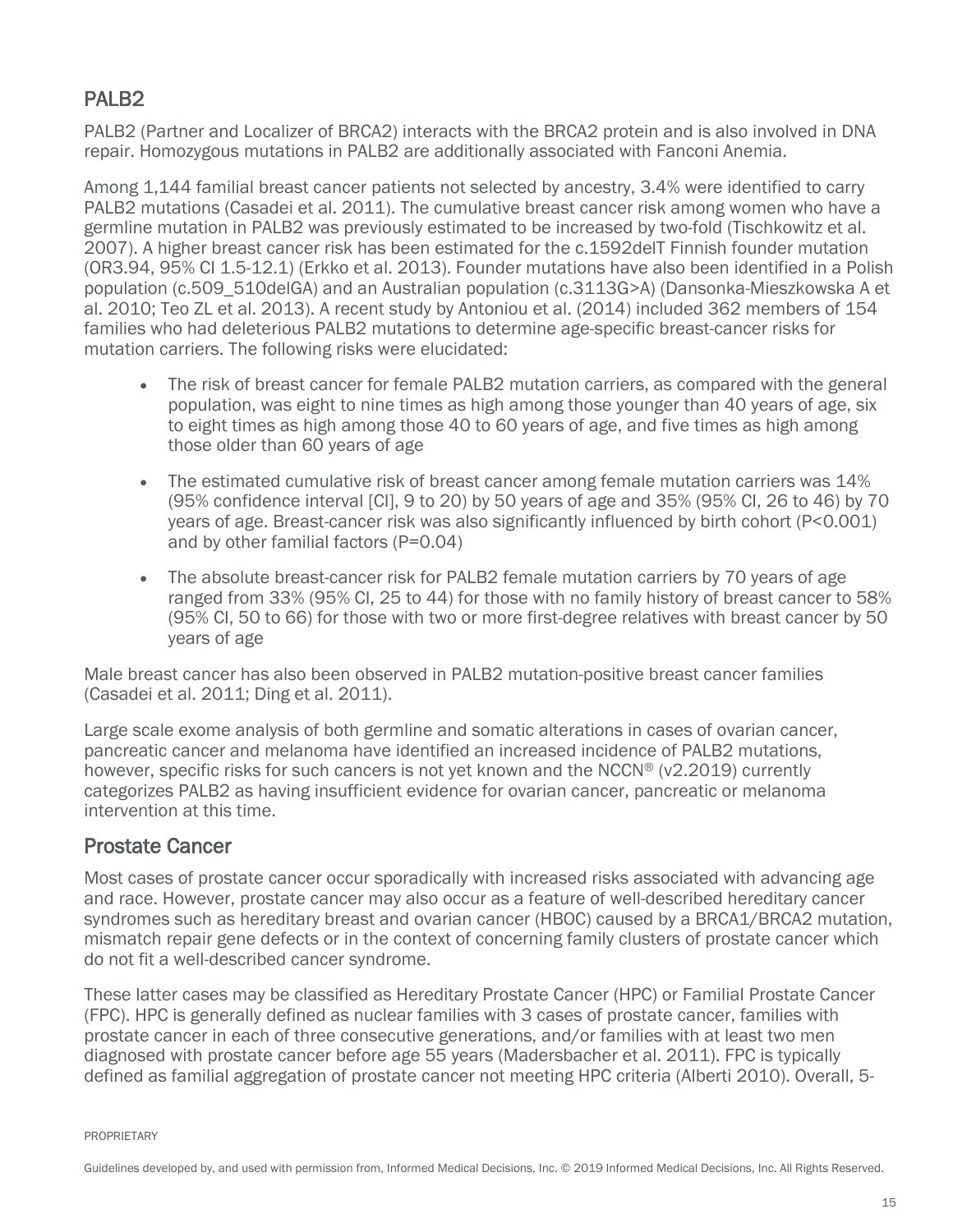10% of prostate cancers have been described with clear Mendelian inheritance/HPC (Alberti 2010; Madersbacher et al. 2011), while up to about 25% of cases have been described as FPC (Alberti 2010).

The genetics behind HPC and FPC are not well understood, though genome-wide association studies (GWAS) have identified several molecular targets conferring minor increase in relative risk. These variants are associated with minimal increased risk in isolation, but may be associated with greater cumulative risk when observed in aggregate. Family history is also well-described as a major risk factor for increased prostate cancer risk (Alberti 2010; Madersbacher et al. 2011). Genetic risk factors are thought to contribute to 57% of interindividual variation in prostate cancer risk overall (Pritchard et al. 2016).

Pritchard et al. (2016) evaluated several case series which cumulatively included 692 men with known metastatic prostate cancer. Twenty DNA-repair genes were evaluated across all case studies and a known or presumed deleterious germline mutation was identified in 11.8% of these individuals. Mutations were identified in the following genes: BRCA2 (5%), ATM (2%), CHEK2 (2%), BRCA1 (1%), RAD51D (0.4%), PALB2 (0.4%), ATR (0.3%), and NBN, PMS2, GEN1, MSH2, MSH6, RAD51C, MRE11A, BRIP1, or FAM175A. The authors note the significance of this overall mutation frequency in comparison to a previous study of 499 men with localized prostate cancer (Cancer Genome Atlas Prostate Cancer Study), which yielded a 4.6% mutation rate. They also compared their results to the Exome Aggregation Consortium data, which identified a DNA-repair gene mutation in 2.7% of >53,000 total participants without a known cancer diagnosis.

The NCCN® Clinical Practice Guidelines in Oncology (NCCN Guidelines®), Prostate Cancer (version 4.2018) includes germline testing recommendations for individuals with stage III (NCCN<sup>®</sup> high-risk and very-high-risk categories), regional and metastatic prostate cancer that includes BRCA1/2, ATM, PALB2 and FANCA given the relatively high frequency of germline mutations in this population. At this time, the clinical utility of germline testing for FANCA is unclear, however there are document management changes for BRCA1/2, ATM and PALB2. In addition, testing for mutations in high-risk individuals may allow for additional testing and monitoring in family members.

Family history information was available to some extent for 72 of the 82 men with presumed pathogenic mutations in the Pritchard et al. (2016) study; however, only the presence or absence of cancer was reported in first-degree relatives or cancer beyond first-degree relatives. The specific types of cancer were only known in an even smaller subset of participants. While this publication did not report on whether participants met best practice testing guidelines for the gene identified, supplemental materials allow for some investigation of this question. For those with confirmed pathogenic mutations in BRCA1/2 and some reported family history, nine of the 82 men  $(\sim 11\%)$  met NCCN Guidelines® testing criteria at that time, 11 of 82 (13.4%) had reported personal and family history which may have met NCCN Guidelines<sup>®</sup> testing criteria, and 13 of 82 men (15.9%) clearly did not meet NCCN Guidelines® testing criteria at that time.

#### <span id="page-15-0"></span>von Hippel-Lindau

Von Hippel-Lindau (VHL) disease is characterized by abnormal growth of blood vessels, which can lead to hemangioblastomas of the brain, spinal cord and retinas; renal cysts and clear cell renal carcinomas; pheochromocytomas; and endolymphatic sac tumors. Mutations in the VHL gene are inherited in an autosomal dominant manner. It is estimated that 80% of individuals with VHL inherited it from an affected parent, and approximately 20% are due to new or de novo mutations.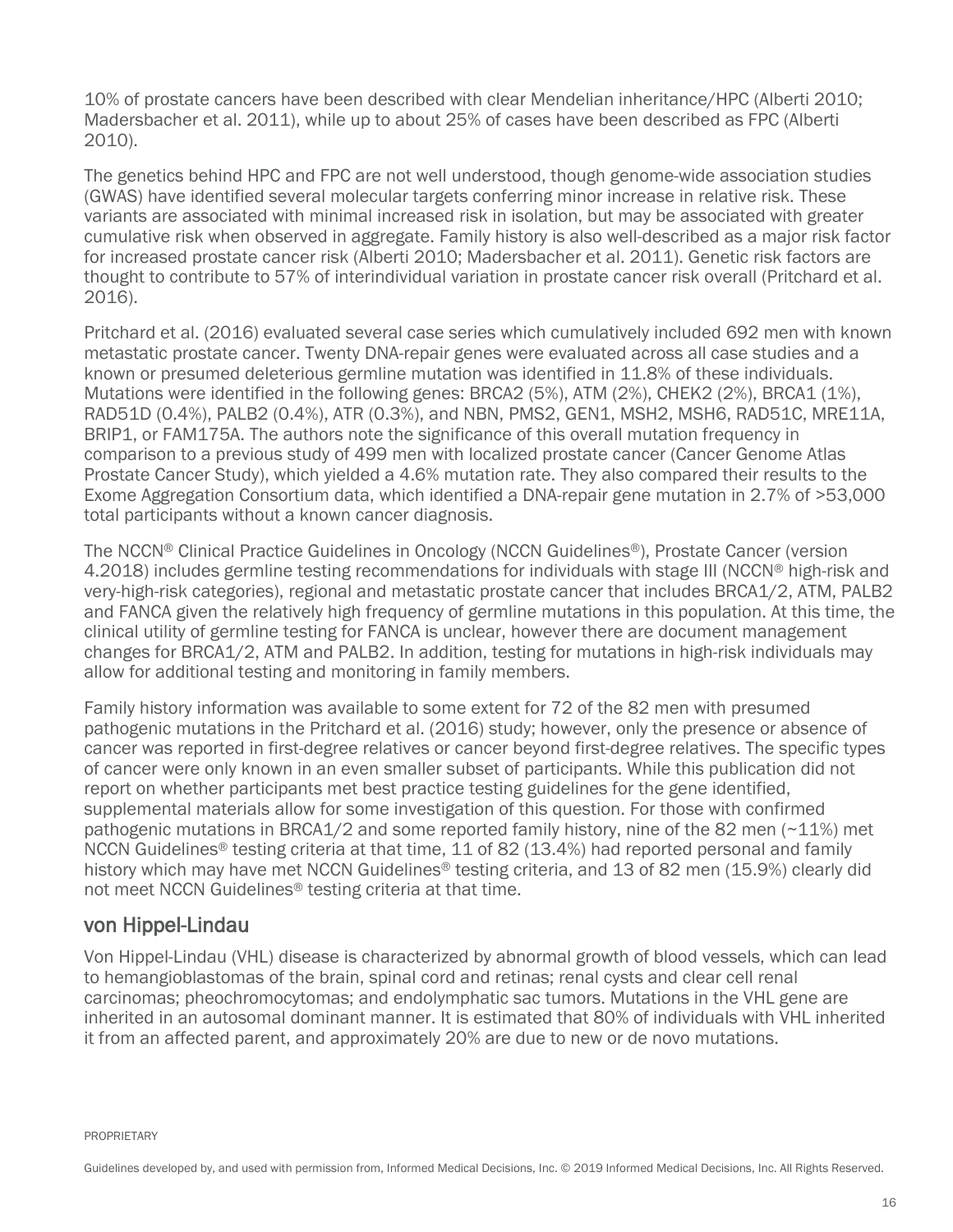Although clinical diagnosis is possible, molecular confirmation is recommended to confirm the diagnosis in patients not fully meeting diagnostic criteria and to facilitate screening in asymptomatic/pre-symptomatic relatives, including at-risk children (Nielsen et al. 2016).

## <span id="page-16-0"></span>Professional Society Guidelines

American College of Obstetricians and Gynecologists; ACOG Committee on Practice Bulletins-- Gynecology; ACOG Committee on Genetics; Society of Gynecologic Oncologists. ACOG Practice Bulletin No. 182: Hereditary breast and ovarian cancer syndrome. Obstet Gynecol. 2017 Sep;130(3):657-659. PubMed PMID: 28832475.

Robson ME, Bradbury AR, Arun B, et al. American Society of Clinical Oncology policy statement update: genetic and genomic testing for cancer susceptibility. J Clin Oncol. 2015 Nov 1; 33(31):3660-7. Epub 2015 Aug 31. PubMed PMID: 26324357.

Lenders JW, Duh QY, Eisenhofer G, et al. Pheochromocytoma and paraganglioma: an Endocrine Society clinical practice guideline. J Clin Endocrinol Metab. 2014 Jun;99(6):1915–42. PubMed PMID: 24893135.

NCCN® Clinical Practice Guidelines in Oncology (NCCN Guidelines®). © 2019 National Comprehensive Cancer Network, Inc. For additional information visit the NCCN® website: http://www.nccn.org/index.asp.\*

- Gastric Cancer. (Version 2.2018). Accessed August 29, 2018.
- Genetic/Familial High-Risk Assessment: Colorectal (Version 1.2018). Accessed August 29, 2018.
- Genetic/Familial High-Risk Assessment: Breast and Ovarian (Version 2.2019). Accessed August 29, 2018.
- Neuroendocrine Tumors and Adrenal Tumors (Version 2.2018). Accessed August 29, 2018.
- Prostate Cancer (Version 4.2018). Accessed August 29, 2018

\*Referenced with permission from the NCCN® Clinical Practice Guidelines in Oncology (NCCN Guidelines®) available at: [http://www.nccn.org.](http://www.nccn.org/) Accessed November 1, 2018 ©National Comprehensive Cancer Network, 2019. To view the most recent and complete version of the NCCN Guidelines®, go online to www.nccn.org.

The NCCN Guidelines® are a work in progress that may be refined as often as new significant data becomes available.

The NCCN Guidelines® are a statement of consensus of its authors regarding their views of currently accepted approaches to treatment. Any clinician seeking to apply or consult any NCCN Guidelines<sup>®</sup> is expected to use independent medical judgment in the context of individual clinical circumstances to determine any patient's care or treatment. The National Comprehensive Cancer Network® makes no warranties of any kind whatsoever regarding their content, use or application and disclaims any responsibility for their application or use in any way.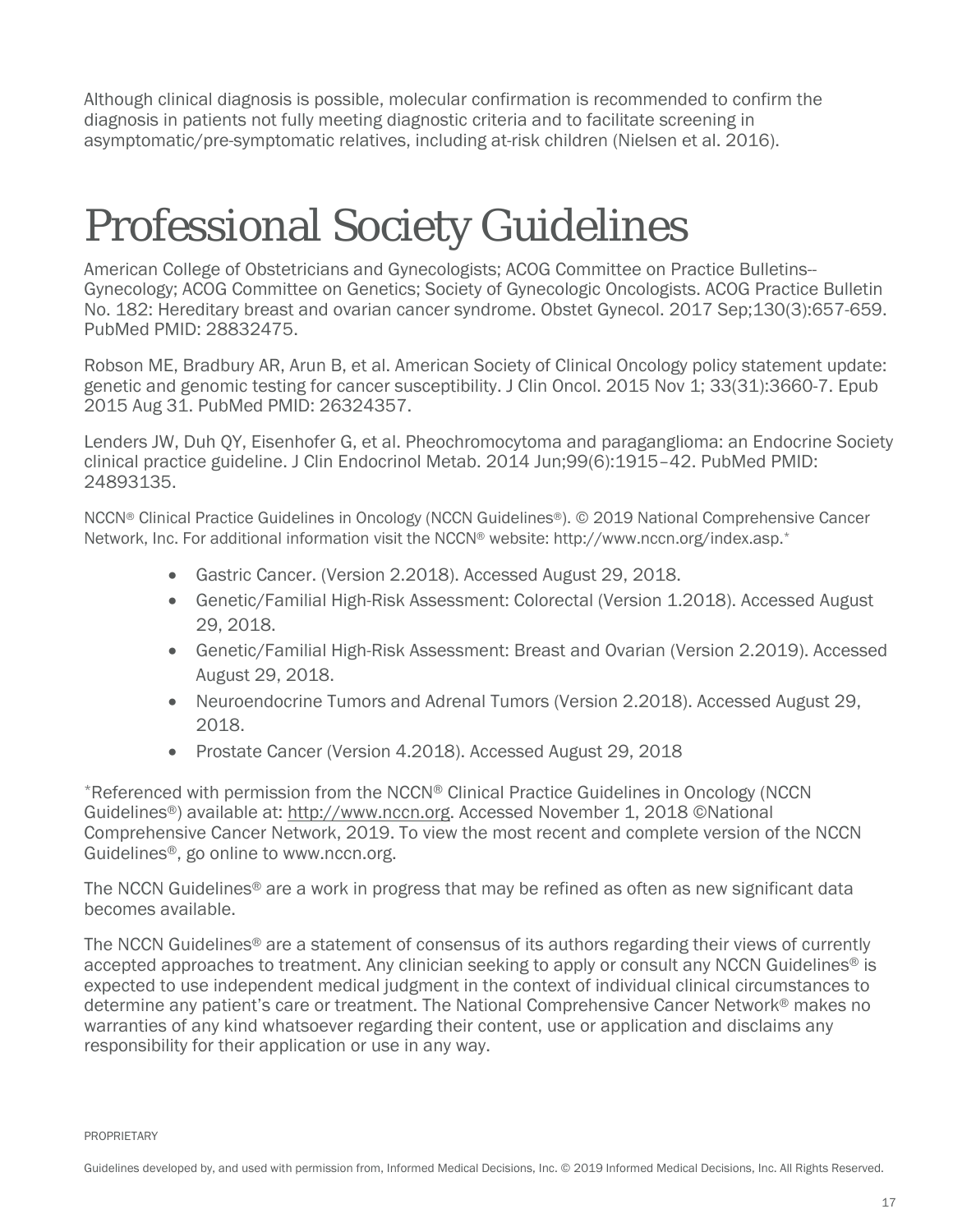# <span id="page-17-0"></span>Selected References

- 1 Alberti C. Hereditary/familial versus sporadic prostate cancer: few indisputable genetic differences and many similar clinicopathological features. Eur Rev Med Pharmacol Sci. 2010 Jan;14(1):31-41. PubMed PMID 20184087.
- 2 Al-Khatib SM, Stevenson WG, Ackerman MJ, et al. 2017 AHA/ACC/HRS Guideline for Management of Patients With Ventricular Arrhythmias and the Prevention of Sudden Cardiac Death: Executive Summary: A Report of the American College of Cardiology/American Heart Association Task Force on Clinical Practice Guidelines and the Heart Rhythm Society. Heart Rhythm. 2018 Oct;15(10):e190-e252. Epub 2017 Oct 30. PubMed PMID 29097320.
- 3 Antoniou AC, Casadei S, Heikkinen T, et al. Breast cancer risk in families with mutations in PALB2. N Engl J Med. 2014 Aug 7;371(6):497-506. PubMed PMID: 25099575.
- 4 Aoude LG, Xu M, Zhao ZZ, et al. Assessment of PALB2 as a candidate melanoma susceptibility gene. PLoS One. 2014 Jun 20;9(6):e100683. PubMed PMID: 24949998.
- 5 Armstrong J, Toscano M, Kotchko N, et al. Utilization and Outcomes of BRCA Genetic Testing and Counseling in a National Commercially Insured Population: The ABOUT Study. JAMA Oncol. 2015 Dec;1(9):1251-60. PubMed PMID: 26426480.
- 6 ARUP. Value of genetic counselors in the laboratory. ARUP Lab Document. March 2011.
- 7 Baysal BE, Willett-Brozick JE, Lawrence EC, et al. Prevalence of SDHB, SDHC, and SDHD germline mutations in clinic patients with head and neck paragangliomas. J Med Genet. 2002;39:178–83. PubMed PMID: 11897817.
- 8 Bellcross CA, Kolor K, Goddard K, Coates RF, Reyes M, Khoury MJ. Awareness and utilization of BRCA1/2 testing among U.S. primary care physicians. Am J Prev Med. 2011;40:61–66. PubMed PMID: 21146769.
- 9 Bernstein JL, Teraoka SN, John EM, et al. The CHEK2\*1100delC allelic variant and risk of breast cancer: screening results from the breast cancer family registry. Cancer Epidemiol Biomarkers Prev. 2006 Feb;15(2):348-52. PubMed PMID: 16492927.
- 10 Bhalla A, Saif MW. PARP-inhibitors in BRCA-associated pancreatic cancer. JOP. 2014 Jul 28;15(4):340-3. PubMed PMID: 25076338.
- 11 Binderup MLM, Stendell AS, Galanakis M, Møller HU, Kiilgaard JF, Bisgaard ML. Retinal hemangioblastoma: prevalence, incidence and frequency of underlying von Hippel-Lindau disease. Br J Ophthalmol. 2018 Jul;102(7):942-947. Epub 2017 Sep 28. PubMed PMID: 28972023.
- 12 Casadei S, Norquist BM, Walsh T, et al. Contribution of inherited mutations in the BRCA2-interacting protein PALB2 to familial breast cancer. Cancer Res. 2011 Mar 15;71(6):2222-9. Epub 2011 Feb 1. PubMed PMID: 21285249.
- 13 Castro-Vega LJ, Buffet A, De Cubas AA, et al. Germline mutations in FH confer predisposition to malignant pheochromocytomas and paragangliomas. Hum Mol Genet. 2014 May 1;23(9):2440-6. Epub 2013 Dec 13. PubMed PMID: 24334767.
- 14 Catenacci DV, Amico AL, Nielsen SM, Geynisman DM, Rambo B, Carey GB, Gulden C, Fackenthal J, Marsh RD, Kindler HL, Olopade OI. Tumor genome analysis includes germline genome: are we ready for surprises? Int J Cancer. 2015 Apr 1;136(7):1559-67. PubMed PMID: 25123297.
- 15 Clark GR, Sciacovelli M, Gaude E, et al. Germline FH mutations presenting with pheochromocytoma. J Clin Endocrinol Metab. 2014 Oct;99(10):E2046-50. Epub 2014 Jul 8. PubMed PMID: 25004247.
- 16 Cragun D, Camperlango L, Robinson E, Caldwell M, Kim J, Phelan C, Monteiro AN, Vadaparampil ST, Sellers TA, Pal T. Differences in BRCA counseling and testing practices based on ordering provider type. Genet Med. 2015 Jan;17(1):51-7. PubMed PMID 24922460.
- 17 Cybulski C, Gorski B, Huzarski T, et al. CHEK2 is a multiorgan cancer susceptibility gene. Am J Hum Genet. 2004 Dec;75(6):1131-5. Epub 2004 Oct 18. PubMed PMID: 15492928.
- 18 Cybulski C, Wokolorczyk D, Jakubowska A, et al. Risk of breast cancer in women with a CHEK2 mutation with and without a family history of breast cancer. J Clin Oncol. 2011 Oct 1;29(28):3747-52. Epub 2011 Aug 29. PubMed PMID: 21876083.
- 19 CHEK2 Breast Cancer Case-Control Consortium. CHEK2\*1100delC and susceptibility to breast cancer: a collaborative analysis involving 10,860 breast cancer cases and 9,065 controls from 10 studies. Am J Hum Genet. 2004 Jun;74(6):1175-82. Epub 2004 Apr 30. PubMed PMID: 15122511.
- 20 Dansonka-Mieszkowska A, Kluska A, Moes J, et al. A novel germline PALB2 deletion in Polish breast and ovarian cancer patients. BMC Med Genet. 2010 Feb 2;11:20. PubMed PMID: 20122277.
- 21 Decker J, Neuhaus C, Macdonald F, et al. Clinical utility gene card for: von Hippel-Lindau (VHL). Eur J Hum Genet. 2014 Apr;22(4). Epub 2013 Aug 28. PubMed PMID: 23982691.
- 22 Ding YC, Steele L, Kuan CJ, et al. Mutations in BRCA2 and PALB2 in male breast cancer cases from the United States. Breast Cancer Res Treat. 2011 Apr;126(3):771-8. Epub 2010 Oct 7. PubMed PMID: 20927582.
- 23 Erkko H, Dowty JG, Nikkilä J, et al. Penetrance analysis of the PALB2 c.1592delT founder mutation. Clin Cancer Res. 2008 Jul 15;14(14):4667-71. PubMed PMID: 18628482.
- 24 Filippini SE, Vega A. Breast cancer genes: beyond BRCA1 and BRCA2. Front Biosci (Landmark Ed). 2013 Jun 1;18:1358-72. PubMed PMID: 2374889.
- 25 Gómez-Graña A, Pollard PJ, Rustin P, et al. Germline mutations in FH confer predisposition to malignant pheochromocytomas and paragangliomas. Hum Mol Genet. 2014 May 1;23(9):2440-6. Epub 2013 Dec 13. PubMed PMID: 24334767.
- 26 Gupta G, Pacak K. Precision medicine: an update of genotype-biochemical phenotype relationships in pheochromocytoma/paraganglioma patient. Endocr Pract. 2017 Jun;23(6):690-704. Epub 2017 Mar 23. PubMed PMID: 28332883.
- 27 Hall MJ, Daly MB, Ross EA, et al. Germline variants in cancer risk genes detected by NGS-based comprehensive tumor genomic profiling (CGP) [abstract]. J Clin Oncol 2015;33(Suppl):Abstract 11084.
- 28 Harvey EK, Fogel CE, Peyrot M, et al. Providers' knowledge of genetics: A survey of 5915 individuals and families with genetic conditions. Genet Med 2007. 9(5):259-267. PubMed PMID: 17505202.

#### PROPRIETARY

Guidelines developed by, and used with permission from, Informed Medical Decisions, Inc. © 2019 Informed Medical Decisions, Inc. All Rights Reserved.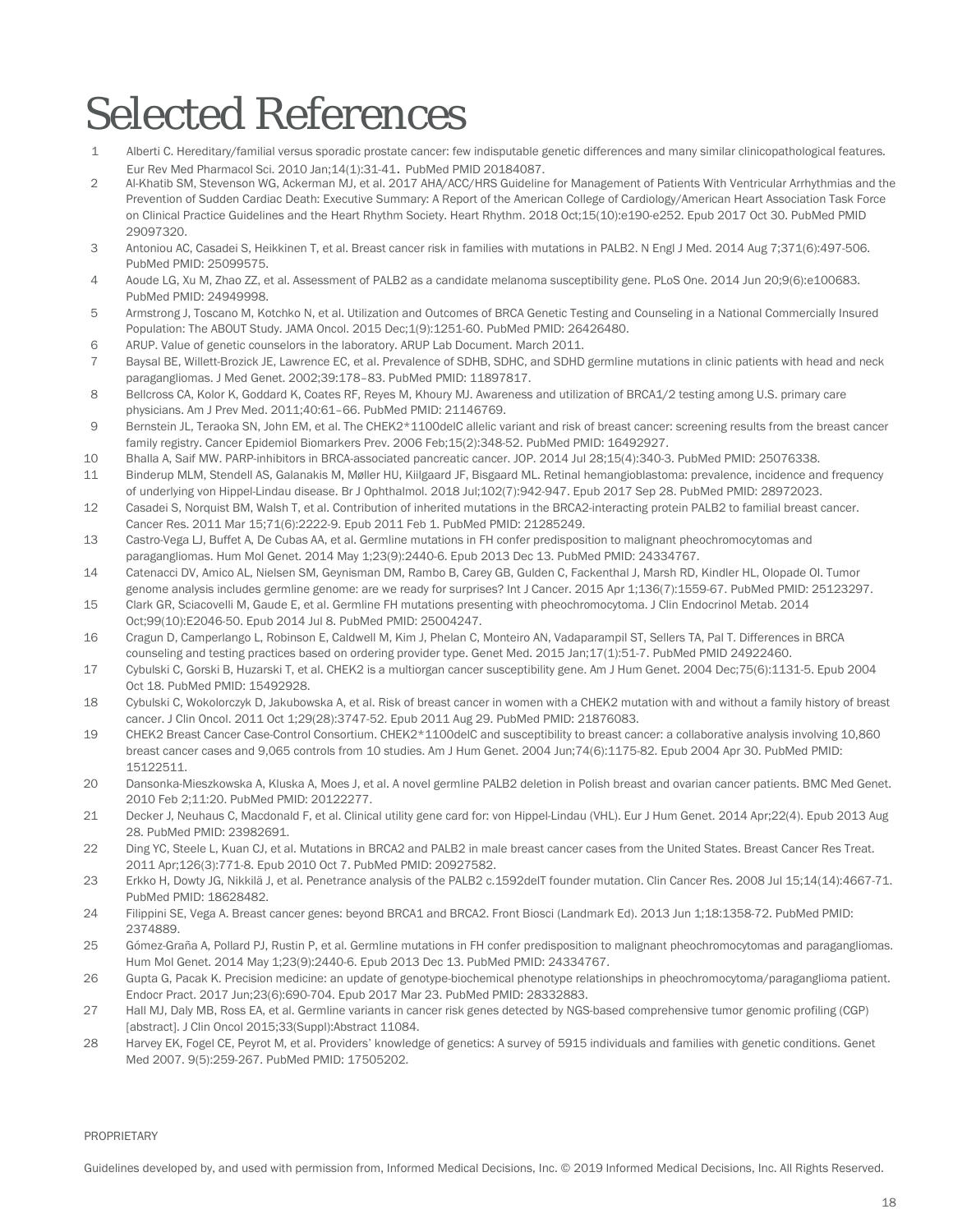- 29 Jain R, Savage M, Forman A, Mukherji R, Hall MJ. The Relevance of hereditary cancer risks to precision oncology: what should providers consider when conducting tumor genomic profiling? J Natl Compr Canc Netw 2016;14(6):795-806. PubMed PMID: 27283171.
- 30 Kapoor NS, Curcio LD, Blakemore CA, et al. Multigene panel testing detects equal rates of pathogenic BRCA1/2 mutations and has a higher diagnostic yield compared to limited BRCA1/2 analysis alone in patients at risk for hereditary breast cancer. Ann Surg Oncol 2015;22:3282-88. Epub 2015 Jul 29. PubMed PMID: 26219241.
- 31 Kanchi K, Johnson K, Lu C, et al. Integrated analysis of germline and somatic variants in ovarian cancer. Nat Commun. 2014;5:3156. PubMed PMID: 24448499.
- 32 Kirmani S, Young WF. Hereditary Paraganglioma-Pheochromocytoma Syndromes. 2008 May 21 [Updated 2014 Nov 6]. In: Pagon RA, Adam MP, Ardinger HH, et al., editors. GeneReviews® [Internet]. Seattle (WA): University of Washington, Seattle; 1993-2014. PubMed PMID: 20301715.
- 33 Li J, Meeks H, Feng BJ, et al. Targeted massively parallel sequencing of a panel of putative breast cancer susceptibility genes in a large cohort of multiple-case breast and ovarian cancer families. J Med Genet. 2016 Jan;53(1):34-42. Epub 2015 Nov 3. PubMed PMID: 26534844.
- 34 Ma X, Zhang B, Zheng W. Genetic variants associated with colorectal cancer risk: comprehensive research synopsis, meta-analysis, and epidemiological evidence. Gut. 2014 Feb;63(2):326-36. Epub 2013 Aug 14. PubMed PMID: 23946381.
- 35 Madersbacher S, Alcaraz A, Emberton M, et al. The influence of family history on prostate cancer risk: implications for clinical management. BJU Int. 2011 Mar;107(5):716-21. Epub 2010 Dec 16. PubMed PMID: 21166744.
- 36 Moyer VA; U.S. Preventive Services Task Force. Risk Assessment, Genetic Counseling, and Genetic Testing for BRCA-Related Cancer in Women: U.S. Preventive Services Task Force Recommendation Statement. Ann Intern Med. 2014 Feb 18;160(4). PubMed PMID: 24366376.
- 37 Narod SA. Testing for CHEK2 in the cancer genetics clinic: ready for prime time? Clin Genet. 2010 Jul;78(1):1-7. PubMed PMID: 20597917.
- 38 Nielsen SM, Rhodes L, Blanco I, Chung WK, Eng C, Maher ER, Richard S, Giles RH. von Hippel-Lindau Disease: genetics and role of genetic counseling in a multiple neoplasia syndrome. J Clin Oncol. 2016 Jun 20;(34)18: 2172-81. Epub: 2016 Apr 25. PubMed PMID: 27114602.
- 39 Norquist BM, Harrell MI, Brady MF, et al. Inherited mutations in women with ovarian carcinoma. JAMA Oncol. 2016 Apr;2(4):482-90. PubMed PMID: 26720728.
- 40 Offit K, Pierce H, Kirchhoff T, et al. Frequency of CHEK2\*1100delC in New York breast cancer cases and controls. BMC Med Genet. 2003 Jan 15;4:1. Epub 2003 Jan 15. PubMed PMID: 12529183.
- 41 Patient Protection and Affordable Care Act, 42 U.S.C. §18001 (2010).
- 42 Plon SE, Cooper HP, Parks B, Dhar SU, Kelly PA, Weinberg AD, Staggs S, Wang T, Hilsenbeck S. Genetic testing and cancer risk management recommendations by physicians for at-risk relatives. Genet Med. 2011;13:148–154. PubMed PMID: 21224735.
- 43 Pritchard CC, Mateo J, Walsh, et al. Inherited DNA-repair gene mutations in men with metastatic prostate cancer. N Engl J Med. 2016 Aug 4;375(5):443-53. Epub 2016 Jul 6. PubMed PMID: 27433846.
- 44 Ray T. "Cleveland Clinic Explores Issues Associated with Integrating Genomics into Healthcare." GenomeWeb. Mar 11, 2011. Accessed Nov 19, 2018.
- 45 Robson ME, Bradbury AR, Arun B, Domchek SM, Ford JM, Hampel HL, et al. American Society of Clinical Oncology Policy Statement Update: Genetic and Genomic Testing for Cancer Susceptibility. J Clin Oncol. 2015 Nov 1;33(31):3660-7. PubMed PMID: 26324357.
- 46 Schmidt MK, Hogervorst F, van Hien R, Cornelissen S, Broeks A, Adank MA, et al. Age- and tumor subtype- specific breast cancer risk estimates for CHEK2\*1100delC carriers. J Clin Oncol. 2016 Aug 10;34(23):2750-60. Epub 2016 Jun 6. PubMed PMID: 27269948.
- 47 Shaag A, Walsh T, Renbaum P, et al. Functional and genomic approaches reveal an ancient CHEK2 allele associated with breast cancer in the Ashkenazi Jewish population. Hum Mol Genet. 2005 Feb 15;14(4):555-63. Epub 2005 Jan 13. PubMed PMID: 15649950.
- 48 Shrader KA, Cheng DT, Joseph V, Prasad M, Walsh M, Zehir A, Ni A, Thomas T, Benayed R, Ashraf A, Lincoln A, Arcila M, Stadler Z, Solit D, Hyman DM, Zhang L, Klimstra D, Ladanyi M, Offit K, Berger M, Robson M. Germline variants in targeted tumor sequencing using matched normal DNA. JAMA Oncol. 2016 Jan;2(1):104-11. PubMed PMID: 26556299.
- 49 Teo ZL, Sawyer SD, James PA, et al. The incidence of PALB2 c.3113G>A in women with strong family history of breast and ovarian cancer attending familial cancer centres in Australia. Fam Cancer. 2013 Dec;12(4):587-95. PubMed PMID: 23471749.
- 50 Tischkowitz M, Xia B, Sabbaghian N, et al. Analysis of PALB2/FANCN-associated breast cancer families. Proc Natl Acad Sci U S A. 2007 Apr 17;104(16):6788-93. Epub 2007 Apr 9. PubMed PMID: 17420451.
- 51 Toss A, Tomasello C, Rassaboni E, et al. Hereditary ovarian cancer: not only BRCA 1 and 2 genes. Biomed Res Int. 2015; 2015:341723. Epub 2015 May 17. PubMed PMID: 26075229.
- 52 United States, Department of Health and Human Services Secretary's Advisory Committee. Report of the Secretary's Advisory Committee on Genetics, Health, and Society. [Internet] February 2011 [cited November 2018]. Available from: https://osp.od.nih.gov/sacghsdocs/geneticseducation-and-training-report-of-the-secretarys-advisory-committee-on-genetics-health-and-society/.
- 53 Walsh T, Casadei S, Coats KH, et al. Spectrum of mutations in BRCA1, BRCA2, CHEK2, and TP53 in families at high risk of breast cancer. JAMA 2006;295:1379-88. PubMed PMID: 16551709.
- 54 Wasielewski M, den Bakker MA, van den Ouweland A, et al. CHEK2 1100delC and male breast cancer in the Netherlands. Breast Cancer Res Treat. 2009 Jul;116(2):397-400. Epub 2008 Aug 31. PubMed PMID: 18759107.
- 55 Weischer M, Bojesen SE, Ellervik C, et al. CHEK2\*1100delC genotyping for clinical assessment of breast cancer risk: meta-analyses of 26,000 patient cases and 27,000 controls. J Clin Oncol 2008;26:542-8. Epub 2008 Jan 2. PubMed PMID: 18172190.
- 56 Weischer M, Bojesen SE, Tybjaerg-Hansen A, et al. Increased risk of breast cancer associated with CHEK2\*1100delC. J Clin Oncol. 2007;25:57– 63. Epub 2006 Jul 31. PubMed PMID: 16880452.
- 57 Young WF Jr, Abboud AL. Editorial: paraganglioma all in the family. J Clin Endocrinol Metab. 2006;91:790–2. PubMed PMID: 16522703.
- 58 Zhang YX, Wang XM, Kang S, et al. Common variants in the PALB2 gene confer susceptibility to breast cancer: a meta-analysis. Asian Pac J Cancer Prev. 2013;14(12):7149-54. PubMed PMID: 24460267.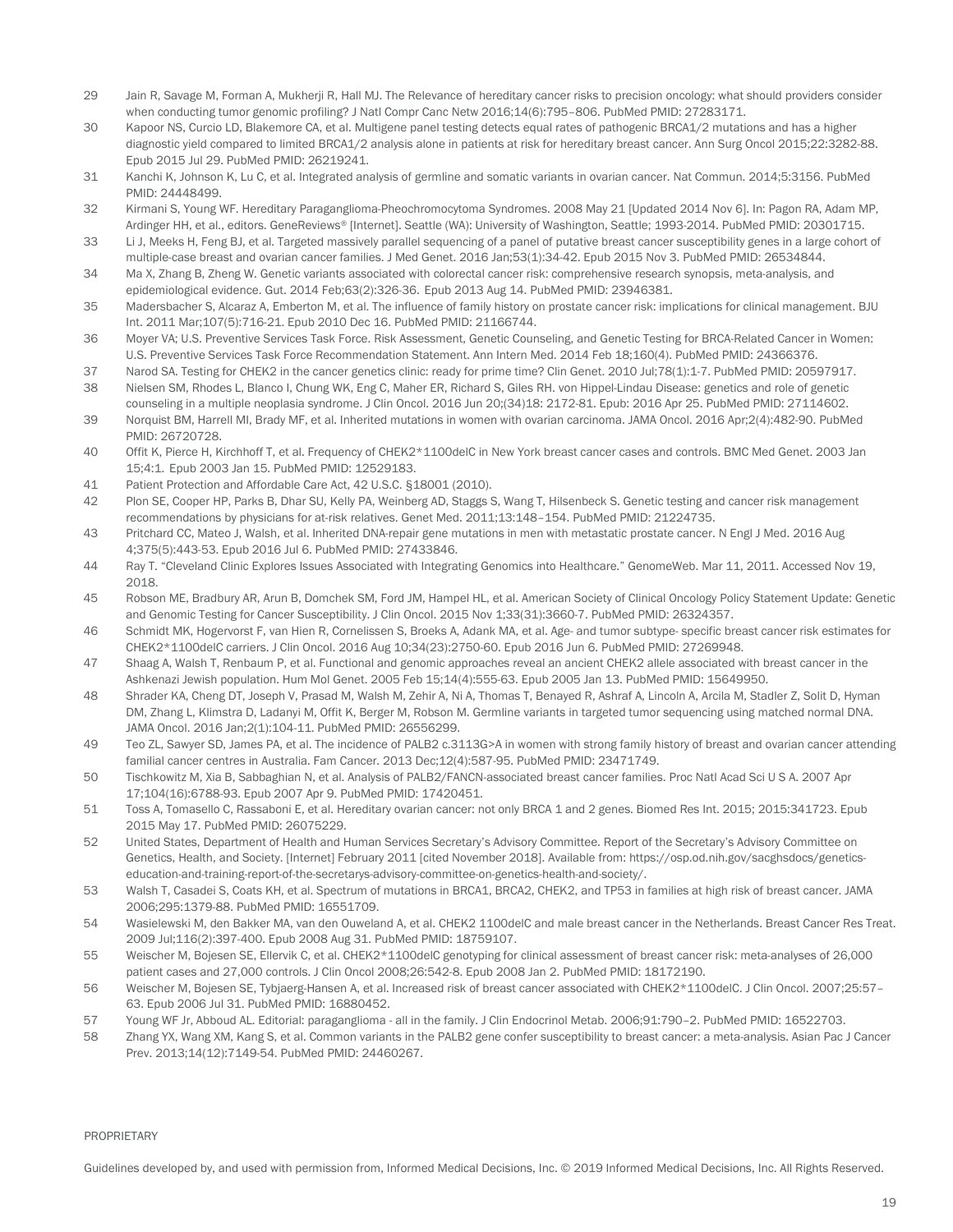# <span id="page-19-0"></span>Revision History

#### Medical Advisory Board Review:

v1.2019 11/07/2018: Reviewed

v1.2018 03/31/2018: Reviewed

#### Clinical Steering Committee Review:

v1.2019 10/03/2018: Approved v1.2018 02/28/2018: Approved v3.2017 11/01/2017: Approved

v2.2017 05/03/2017: Approved

v1.2017 01/25/2017: Approved

#### Revisions:

| <b>Version</b> | Date       | Editor                  | <b>Description</b>                                                                                                                                                                                                                                                                                                                                                                                                                                                                                                                   |
|----------------|------------|-------------------------|--------------------------------------------------------------------------------------------------------------------------------------------------------------------------------------------------------------------------------------------------------------------------------------------------------------------------------------------------------------------------------------------------------------------------------------------------------------------------------------------------------------------------------------|
| v1.2019        | 11/01/2018 | Sheri Babb, MS,<br>CGC  | Semi-annual review. Criteria added for germline<br>testing after somatic mutation is identified. NCCN®<br>category 2B criteria recommendations were<br>removed from general statements of medical<br>necessity. Criteria revisions for CHEK2 and PALB2.<br>Background revised. Renumbered to 2019.<br>Professional Society/NCCN Guidelines <sup>®</sup> and<br>references updated. Administrative change to<br>genetic counseling requirement - moved from client<br>policy to guidelines. Reformatted CPT code list.<br>PMID added. |
| v1.2018        | 03/31/2018 | Gwen Fraley, MS,<br>CGC | Semi-annual review. Criteria added for germline<br>testing for prostate cancer indications. Background<br>revised. Renumbered to 2018. Professional<br>Society/NCCN Guidelines <sup>®</sup> and references updated.<br>Disclaimer sentence added to Scope section.<br>Appropriate symbols $(\leq)$ inserted for PALB2, CHEK2<br>criteria.                                                                                                                                                                                            |